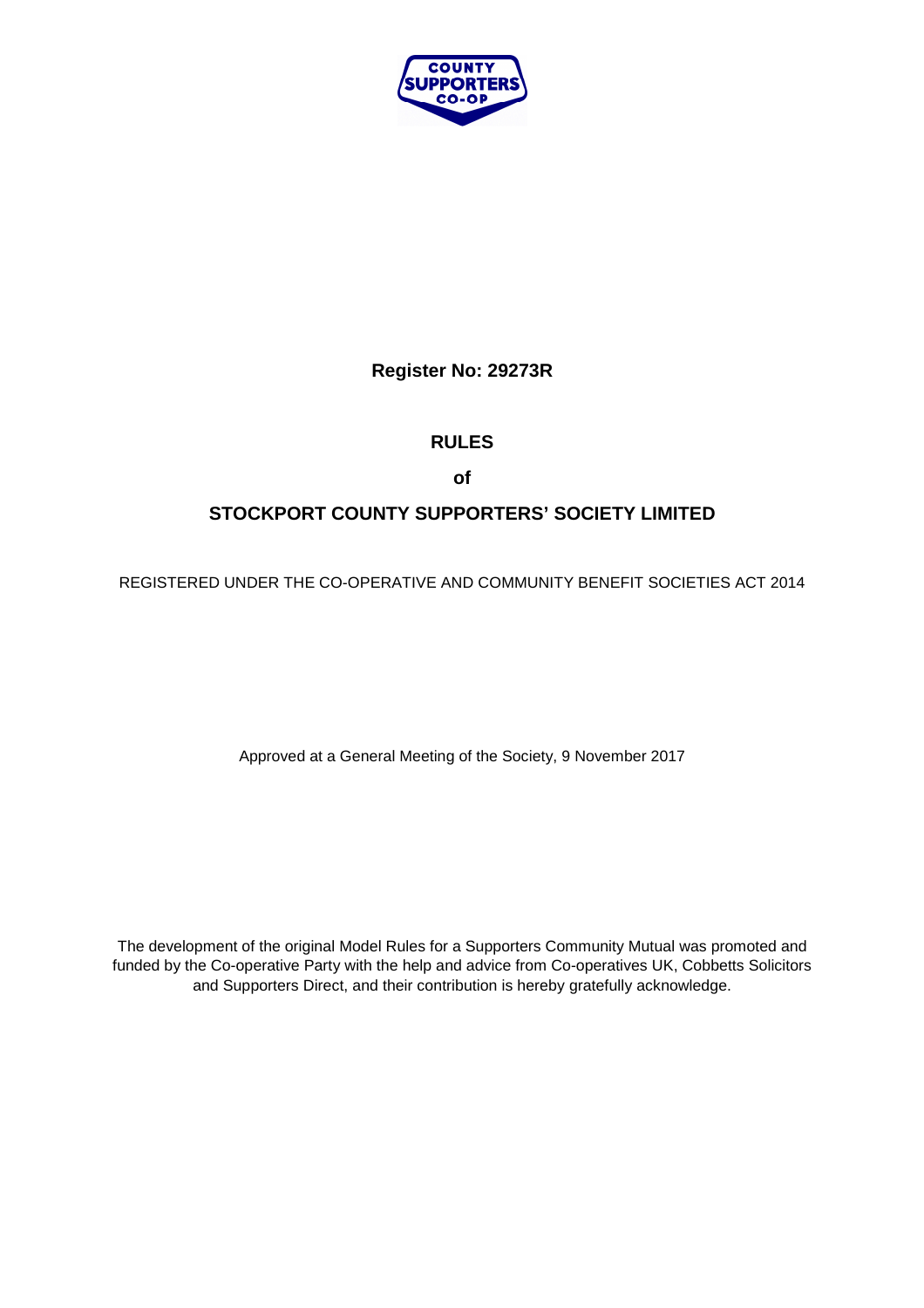# **RULES**

## **NAME AND DEFINITIONS**

1. The name of the Society is to be Stockport County Supporters' Society Limited and it is called "the Society" in the rest of these Rules;

> Stockport County Football Club is called "the Club"; and the Metropolitan Borough of Stockport is called "the Area".

## **INTERPRETATIONS**

2. In these Rules:

**"the Act"** refers to the Co-operative and Community Benefit Societies Act 2014 or any Act or Acts amending or in substitution of it or them for the time being in force;

**"Address"** means a postal address or, for the purposes of electronic communication, a fax number, email address or telephone number for receiving text messages;

**"The Society"** means the above-named society;

**"The Society Board"** or "the Directors" means all those persons appointed to perform the duties of Directors of the Society;

**"Director"** means a director of the Society and includes any person occupying the position of Director, by whatever name called;

**"Society Board Meeting"** includes, except where inconsistent with any legal obligation a physical meeting, a meeting held by electronic means and a meeting held by telephone;

**"Electronic Means"** shall include email, video links and secure authenticated website transactions;

**"Employee"** means anyone over the age of 16 holding a contract of employment with the Society to perform at least eight hours of work per week for the Society;

**"Independent Examination"** means an independent examination of the Society's accounts which may only be carried out:

- − in accordance with guidance issued by Supporters Direct; and
- − in years in which the Society has disapplied the obligation to conduct an audit in accordance with Section 84 of the Co-operative and Community Benefit Societies Act 2014 (the Act)

For the avoidance of doubt, if the Society is obliged under Section 85 of the Co-operative and Community Benefit Societies Act 2014 to produce an accountant's report it must do so even if it also carries out an Independent Examination for that year of account.

**"Member"** has the meaning as detailed under 'Membership' in these Rules;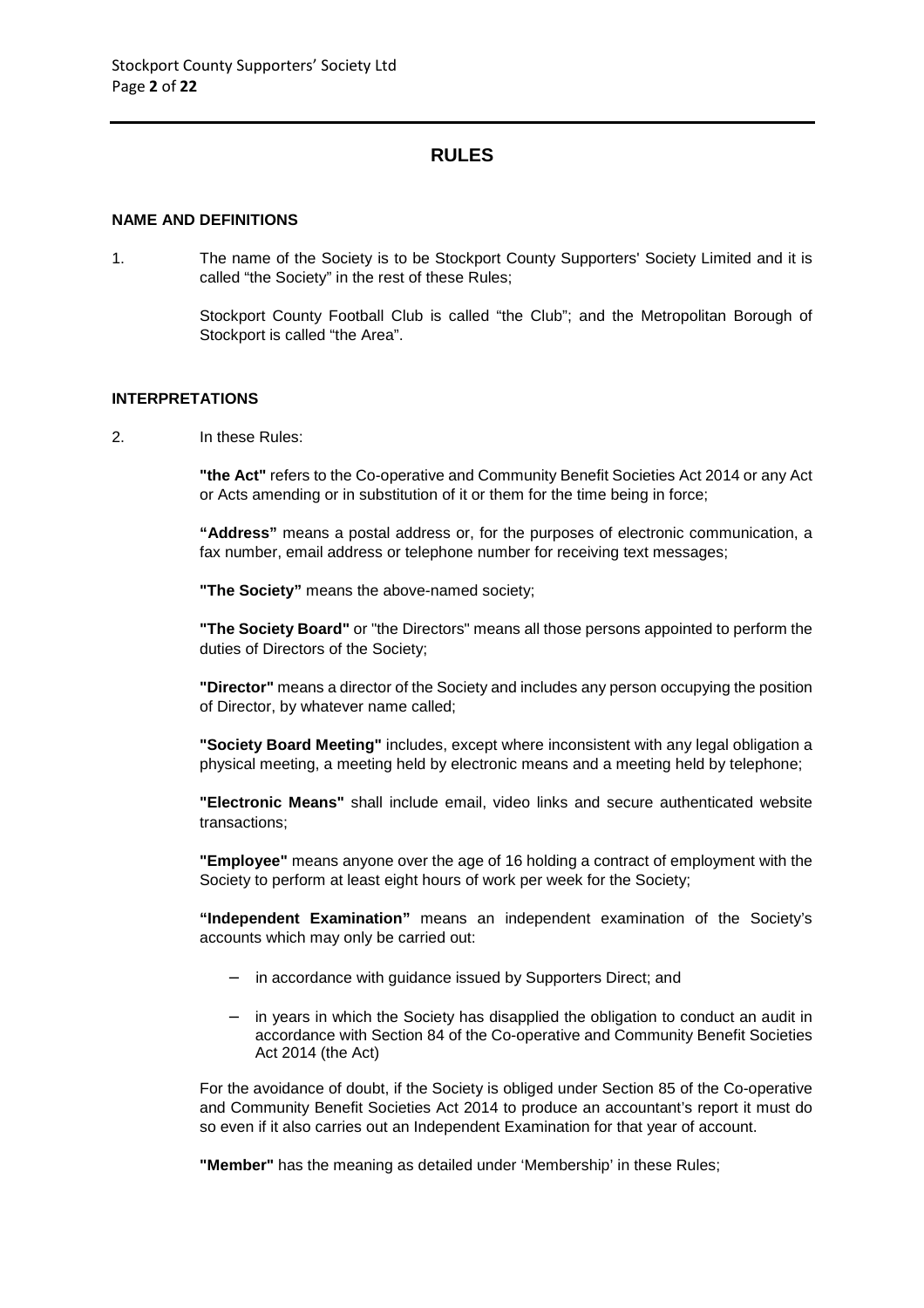**"Person"** means, unless the context requires otherwise, a natural person, unincorporated body, firm, partnership, corporate body or any representative of an unincorporated body, firm, partnership or corporate body;

**"Registrar"** means the Financial Conduct Authority or any successor body in function;

**"Rules"** means the Society's Rulebook;

**"Writing"** means the representation or reproduction of words, symbols or other information in a visible form by any method or combination of methods, whether sent or supplied in electronic form or otherwise;

# **3. COMMUNITY BENEFIT PURPOSE**

The Society's purpose is to be the vehicle through which a healthy, balanced and constructive relationship between the Club and its supporters and the communities it serves is encouraged and developed. The business of the Society is to be conducted for the benefit of the community served by the Club and not for the profit of its members.

# **4. OBJECTS**

The Society's objects are to benefit the community by:

- 4.1 being the democratic and representative voice of the supporters of the Club and strengthening the bonds between the Club and the communities which it serves;
- 4.2 achieving the greatest possible supporter and community influence in the running and ownership of the Club;
- 4.3 promoting responsible and constructive community engagement by present and future members of the communities served by the Club and encouraging the Club to do the same;
- 4.4 operating democratically, fairly, sustainably, transparently and with financial responsibility and encouraging the Club to do the same;
- 4.5 being a positive, inclusive and representative organisation, open and accessible to all supporters of the Club regardless of their age, income, ethnicity, gender, disability, sexuality or religious or moral belief.

# **POWERS**

- 5. The Society may achieve these objects in whole or in part through an interest or interests in companies or societies provided that the objects of the companies or societies are consistent with the Society's objects. In particular, in pursuit of these objects (but not otherwise) the Society may:
	- 5.1 acquire an interest in or ownership of the Club;
	- 5.2 secure democratic and accountable representation on the Club's Board;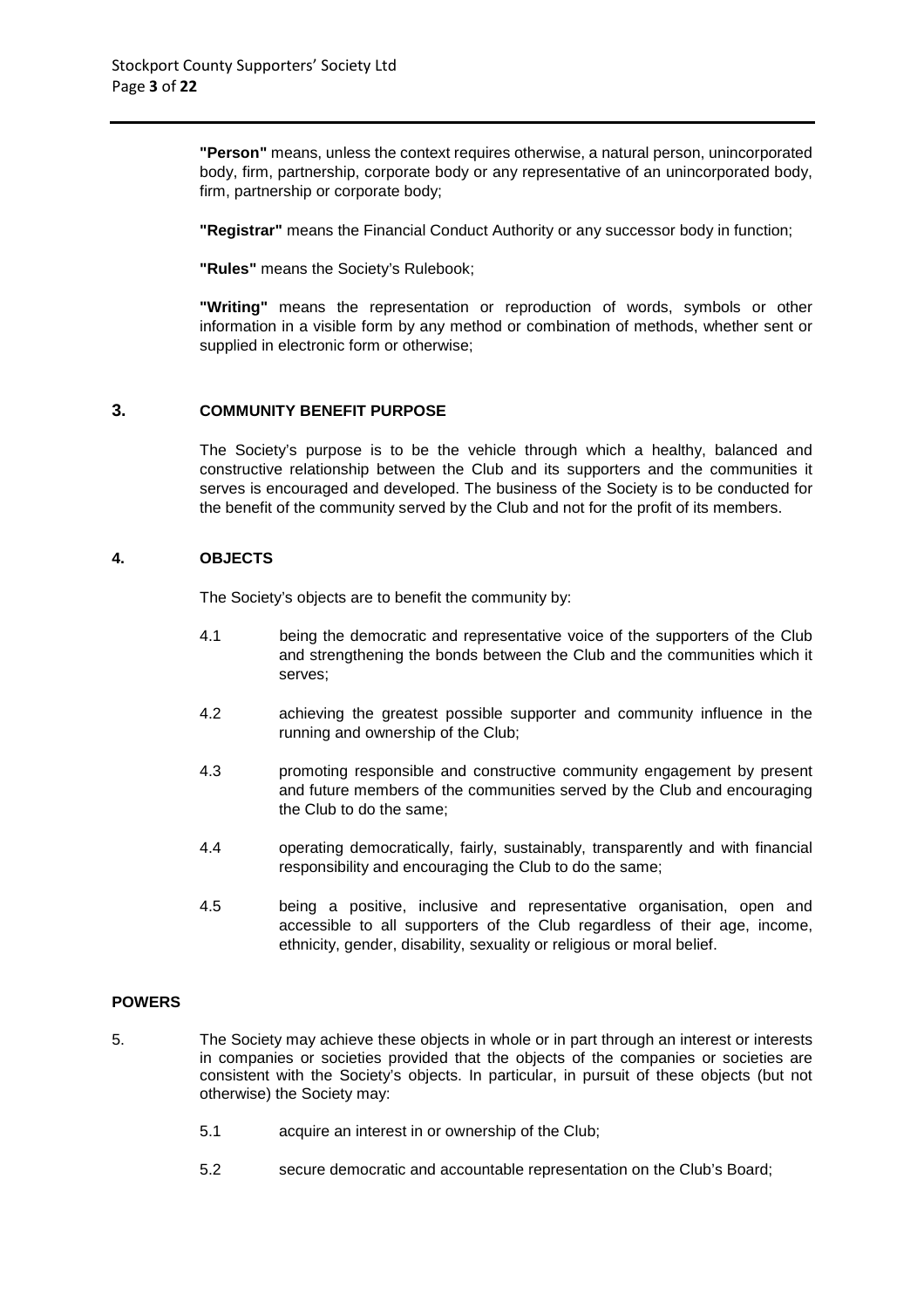- 5.3 take any other steps in relation to the Club which enable it to exercise the greatest possible influence in the ownership, governance and management of the Club.
- 6. In order to achieve its objects the Society may either itself or through a subsidiary company or society acting under its control:
	- 6.1 buy, sell and lease property;
	- 6.2 borrow;
	- 6.3 grant security over its property and assets;
	- 6.4 establish promote and maintain for the purposes of the Society any lawful fund raising scheme;
	- 6.5 buy and hold shares in the Club;
	- 6.6 hold and exercise proxies for shares in any company owning or controlling the Club either itself or through a subsidiary;
	- 6.7 promote means to give supporters greater opportunity to invest in the Club;
	- 6.8 award pensions, allowances, gratuities and bonuses to past and present employees (including their dependants and people connected with them) of:
		- 6.8.1 the Society;
		- 6.8.2 any predecessor of the Society; and
		- 6.8.3 any subsidiary company or society of the Society;
	- 6.9 set up and maintain itself or with others trusts funds or schemes (whether contributory or non-contributory) intended to provide pension or other benefits for the people referred to in the preceding sub-paragraph;
	- 6.10 indemnify or take out and maintain insurance for the benefit of people who are or were:
		- 6.10.1 members of the Society Board; or
		- 6.10.2 officers; or
		- 6.10.3 employees; or

6.10.4 trustees of a pension fund of the Society or any subsidiary company or society of the Society against any liability which they may have as a result of their involvement with the Society or its subsidiaries;

- 6.11 indemnify or take out and maintain insurance for the benefit of people who are or were elected or nominated by the Society to serve on the board of any company owning or controlling the Club;
- 6.12 so far as permitted by these Rules take out and maintain insurance against any risks to which the Society may be exposed;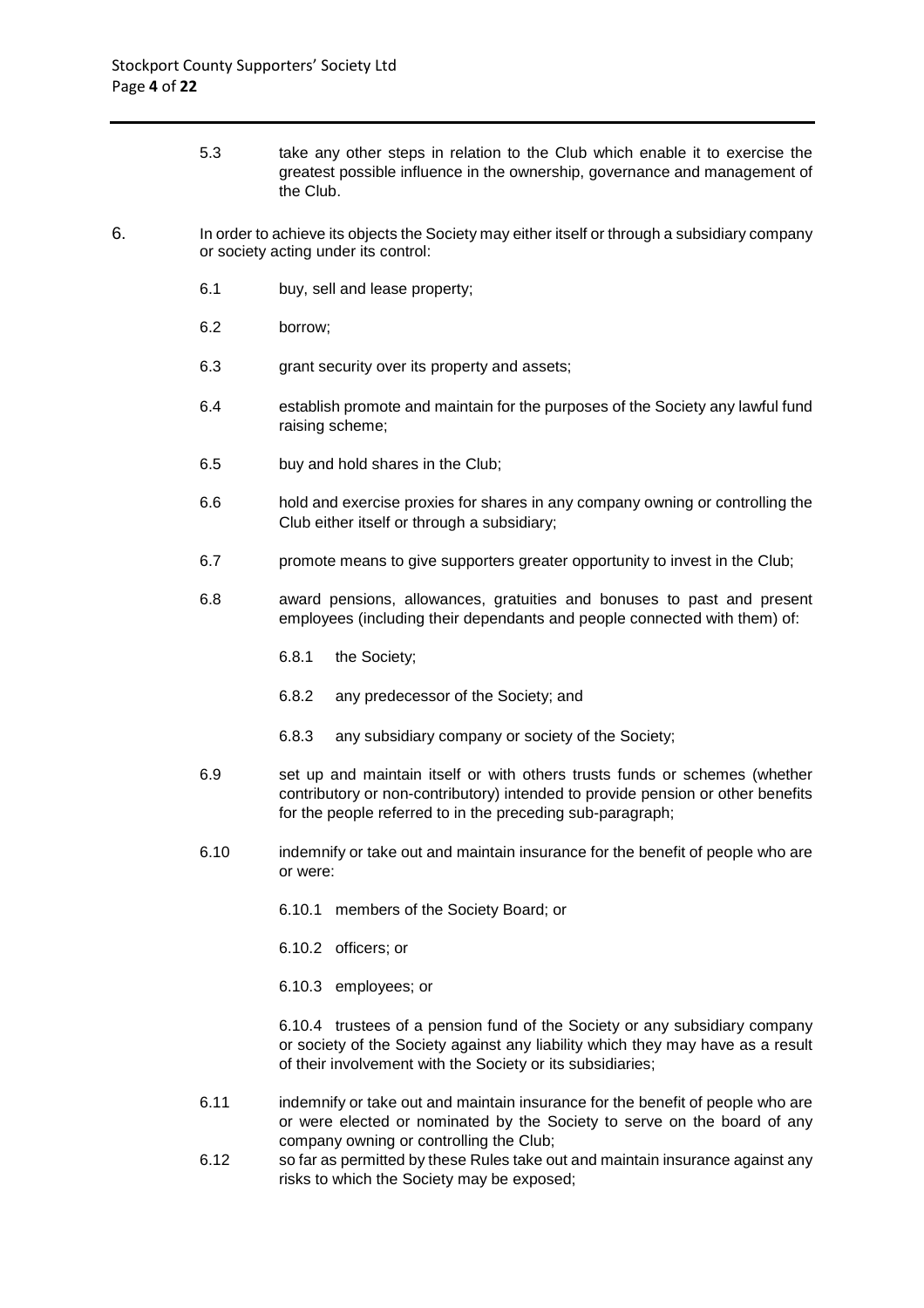- 6.13 co-operate with other supporters organisations, co-operatives and societies conducted for the benefit of the community at local, national and international levels;
- 6.14 do anything else which is necessary or expedient to achieve its objects.

## **APPLICATION OF SURPLUS**

- 7. The surpluses of the Society are not to be distributed either directly or indirectly in any way whatsoever among members of the Society but shall be applied:
	- 7.1 to maintain prudent reserves;
	- 7.2 on expenditure to achieve the Society's objects;
	- 7.3 in paying interest on or repaying issued share capital in accordance with the provisions of these Rules.
- 8. Not used

#### **MEMBERSHIP**

- 9. The members of the Society are the people whose names are entered in the register of members. The first members are the people who sign these Rules in applying for registration.
- 10. Membership is open to any individual, unincorporated body, firm, partnership or corporate body who or which:
	- 10.1 is a supporter of the Club; or
	- 10.2 has an interest in the game of football in the Area and is in sympathy with the objects of the Society; and
	- 10.3 is 16 years of age or older;
	- 10.4 agrees to attend General Meetings and to take an active interest in the operation and development of the Society and its business;
	- 10.5 agrees to respect commercial confidentiality in relation to business decisions of the Society; and
	- 10.6 agrees to be bound by these Rules and by Rules 3 and 7 in particular.

The Society Board shall have power to refuse membership to any person who does not in the opinion of the Society Board meet these requirements.

- 11. Every member holds one ordinary share in the capital of the Society. No member may hold more than one ordinary share in the Society either individually or jointly
- 12. The Society Board will decide and issue a form of application for membership. Members are to pay an annual subscription of such reasonable sum as the Society Board shall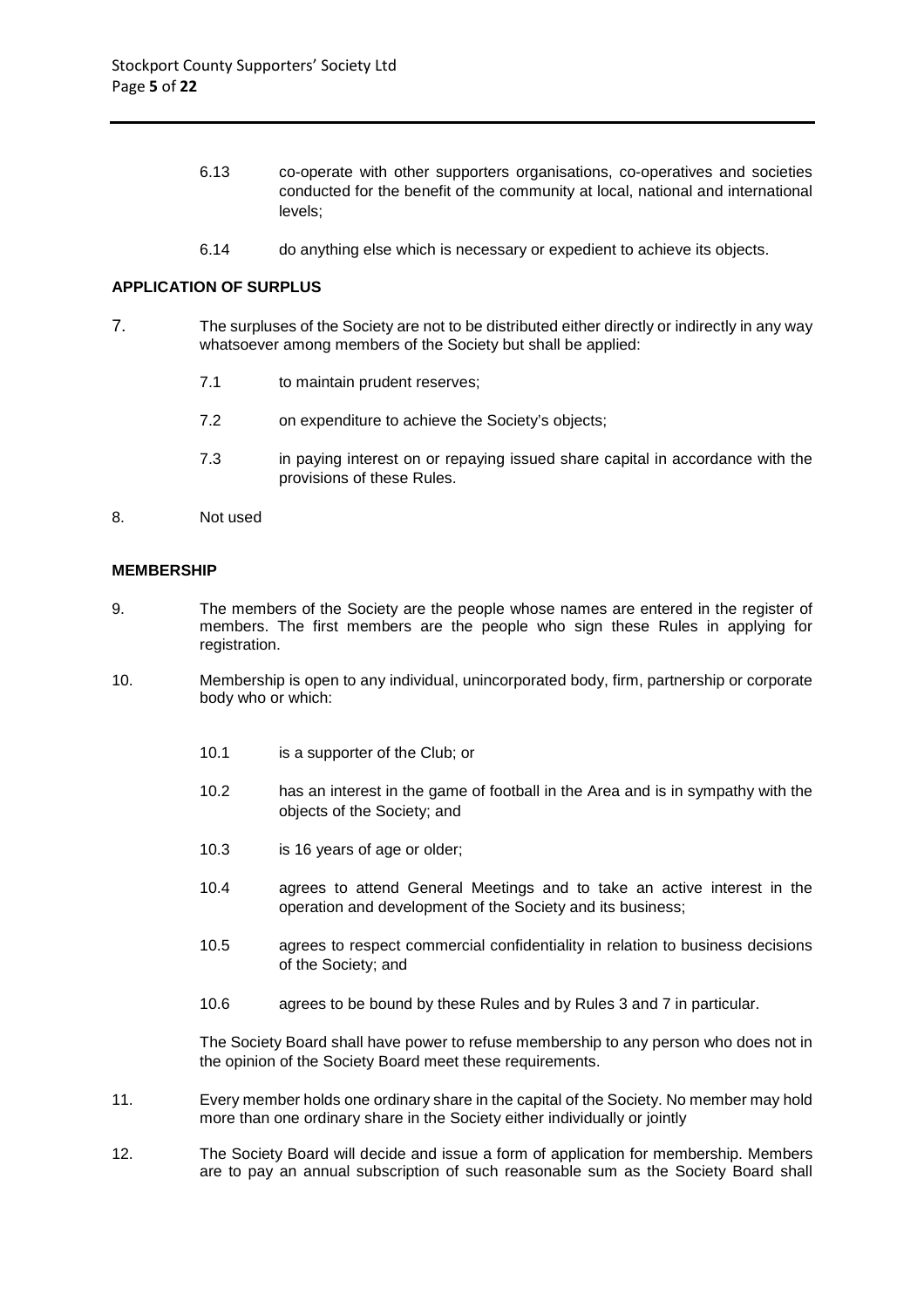decide, the first payment to be made at the time of application for membership. The sum of £1 from the first payment shall be applied to purchase an ordinary share in the Society.

- 13. The Society Board shall have the right to offer a class of junior membership with or without payment to minors under the age of 16 but no person under the age of 16 shall be entitled to a share in the Society or be entitled to vote at any general meeting of the Society.
- 14. No person under the age of 16 may be an officer of the Society.
- 15. A corporate body or firm which is a member may by resolution of its governing body appoint any person it thinks fit to be its deputy and revoke such an appointment. A copy of any such resolution signed by two members of the governing body and in the case of a local authority by the authorised officer of the Council shall be sent to the Secretary of the Society. The deputy will be entitled to exercise all rights of membership on behalf of the corporate body including seeking election as an officer and speaking and voting at any general meeting. References in these Rules to a member being present in person include members which are corporate bodies being present through their deputy.

#### . **SHARES**

- 16. The Society has ordinary shares and may have Capital Funding Shares in accordance with the provisions set out at Rule 21.
- 17. The following provisions apply to shares in the Society:
	- 17.1 Shares shall be withdrawable only in accordance with the provisions of these Rules;
	- 17.2 Shares shall not be transferable except on death or bankruptcy or with the consent of the Society Board;
	- 17.3 Application for shares shall be made to the Board of the Society who shall allot to members, upon their admission, the share or shares for which they have applied provided that the total number of shares allotted to any member shall not exceed the maximum shareholding permitted by these Rules or by law;
	- 17.4 Shares shall be paid for in full on allotment.

## **ORDINARY SHARE PROVISIONS**

- 18. The ordinary shares of the Society shall be of the nominal value of £1.00.
- 19. If a member ceases to be a member, the ordinary share registered in the name of that member is to be cancelled and the amount subscribed for the share is to become the property of the Society.
- 20. Ordinary shares shall not be withdrawable and do not carry any right to interest, dividend or bonus.

# **CAPITAL FUNDING SHARE PROVISIONS**

- 21. In order to fund its business, the Society may issue Capital Funding Shares. Capital Funding Shares may be issued in such denomination and upon such terms as the Society Board shall decide, subject to the Rules, and in particular the following provisions:
	- 21.1 Capital Funding Shares shall not be withdrawable except with the consent of the Society Board;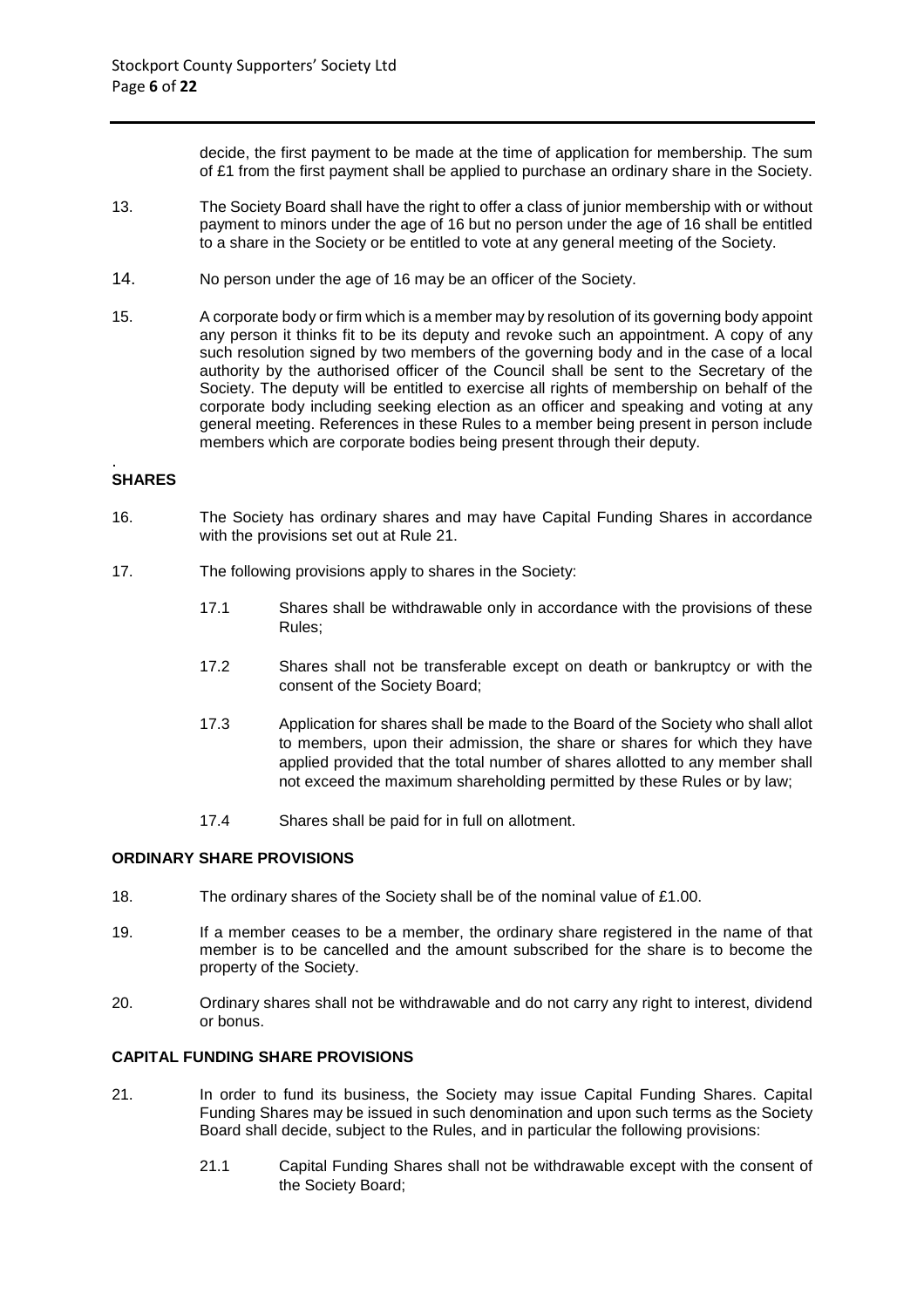- 21.2 The Society Board may specify a date or dates on which Capital Funding Shares may be withdrawn and may make provision for the withdrawal of different issues of shares on different dates;
- 21.3 The Society Board may pay interest to holders of Capital Funding Shares as compensation for the use of such funds, but the rate of interest shall be no higher than the Society Board considers to be necessary to attract the funding needed for the business of the Society and shall not in any event be higher than 2% above clearing bank base rate from time to time. The rate may vary within these limits between different issues of shares;
- 21.4 No withdrawal of Capital Funding Shares or payment of interest on them shall be made except from trading surpluses and any withdrawal or payment shall be at the discretion of the Society Board having regard to the long term interests of the Society, the need to maintain prudent reserves and the Society's primary commitment to community benefit;
- 21.5 Capital Funding Shares may only be issued to members;
- 21.6 On the solvent dissolution or winding up of the Society, holders of Capital Funding Shares shall have no financial entitlement beyond payment of outstanding interest and repayment of paid-up share capital.

## **REMOVAL OF MEMBERS**

- 22. A member shall cease to be a member if they:
	- 22.1 fail after written demand to pay their annual subscription;
	- 22.2 die (in the case of the individual);
	- 22.3 cease to exist (in the case of a body corporate);
	- 22.4 are the nominee of an unincorporated Society or firm which is wound up or dissolved;
	- 22.5 are the nominee of an unincorporated organisation or firm which removes or replaces them as its nominee;
	- 22.6 are not the holder of a fully paid up share;
	- 22.7 are expelled under these Rules; or
	- 22.8 withdraw from membership by giving at least one month's written notice to the Secretary.
- 23. A member may be expelled for conduct prejudicial to the Society in accordance with any Disciplinary Policy adopted by the Society (which is to comply with any guidance issued by Supporters Direct).

# **ORGANISATION**

24. The powers of the Society are to be exercised by the members and the Board of the Society in the way set out in the Rules which follow.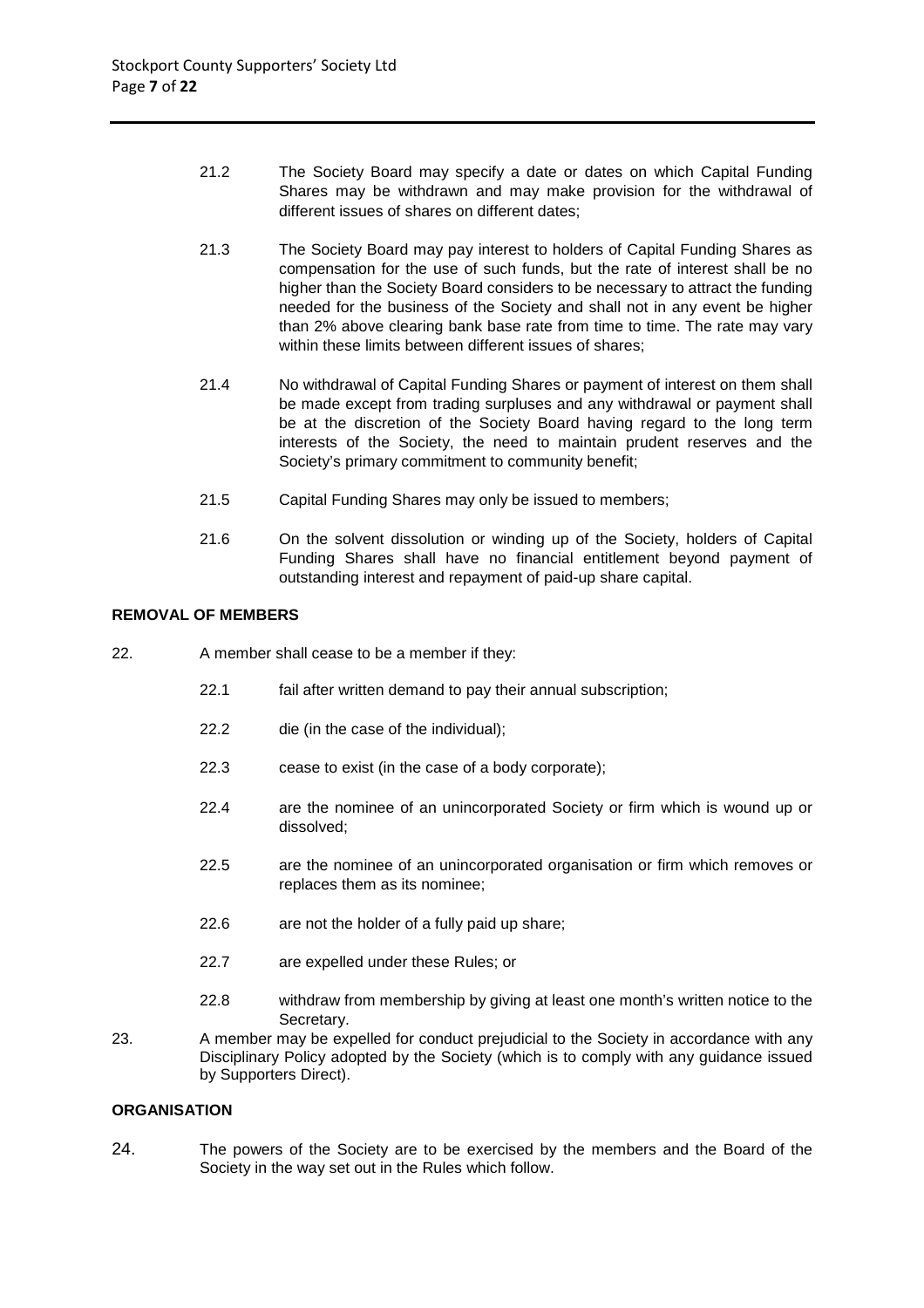#### **RIGHTS AND POWERS OF MEMBERS**

- 25. The members have the rights and powers available to them under the law relating to Community Benefit Societies and are to decide in particular the issues specifically reserved to them by these Rules.
- 26. The members may by a resolution carried by not less than two-thirds of the members voting at a general meeting but not otherwise give directions to the Society Board. A member wishing to propose a members' resolution for consideration at a general meeting shall give notice in writing to the Secretary of such wish, and of the justification for, form and content of the resolution, not later than noon 28 days before that meeting is to be held. The following provisions apply to any directions given:
	- 26.1 any direction must:
		- 26.1.1 be consistent with these Rules and with the Society's contractual, statutory and other legal obligations; and
		- 26.1.2 not affect the powers and responsibilities of the Society Board under Rule
	- 26.2 Any person who deals with the Society in good faith and is not aware that a direction has been given may deal with the Society on the basis that no direction has been given.

# **DUTIES AND POWERS OF BOARD OF DIRECTORS**

- 27. The Society Board is to ensure that the business of the Society is conducted in accordance with these Rules and with the interests of the community and in accordance with the Board Membership and Conduct Policy adopted by the Society (which is to comply with any guidance issued by Supporters Direct). The Society Board:
	- 27.1 may exercise all the Society's powers which are not required by these Rules or by statute to be exercised by the Society in general meeting;
	- 27.2 may delegate any of its powers to committees consisting of such of its own number (and others, provided that Society Board members remain in a majority on such committees) as it thinks fit who shall, in the function entrusted to them, conform in all respects to the instruction given to them by the Society Board. The following provisions apply to any such delegation:
		- 27.2.1 any delegation may be revoked and its terms may be varied;
		- 27.2.2 the proceedings of any sub-committee shall be governed by the rules regulating the proceedings of the Society Board so far as they are capable of applying;
	- 27.3 shall determine from time to time the categories of transaction which require the approval of the Society Board
	- 27.4 shall approve the use of the Society's seal (if any).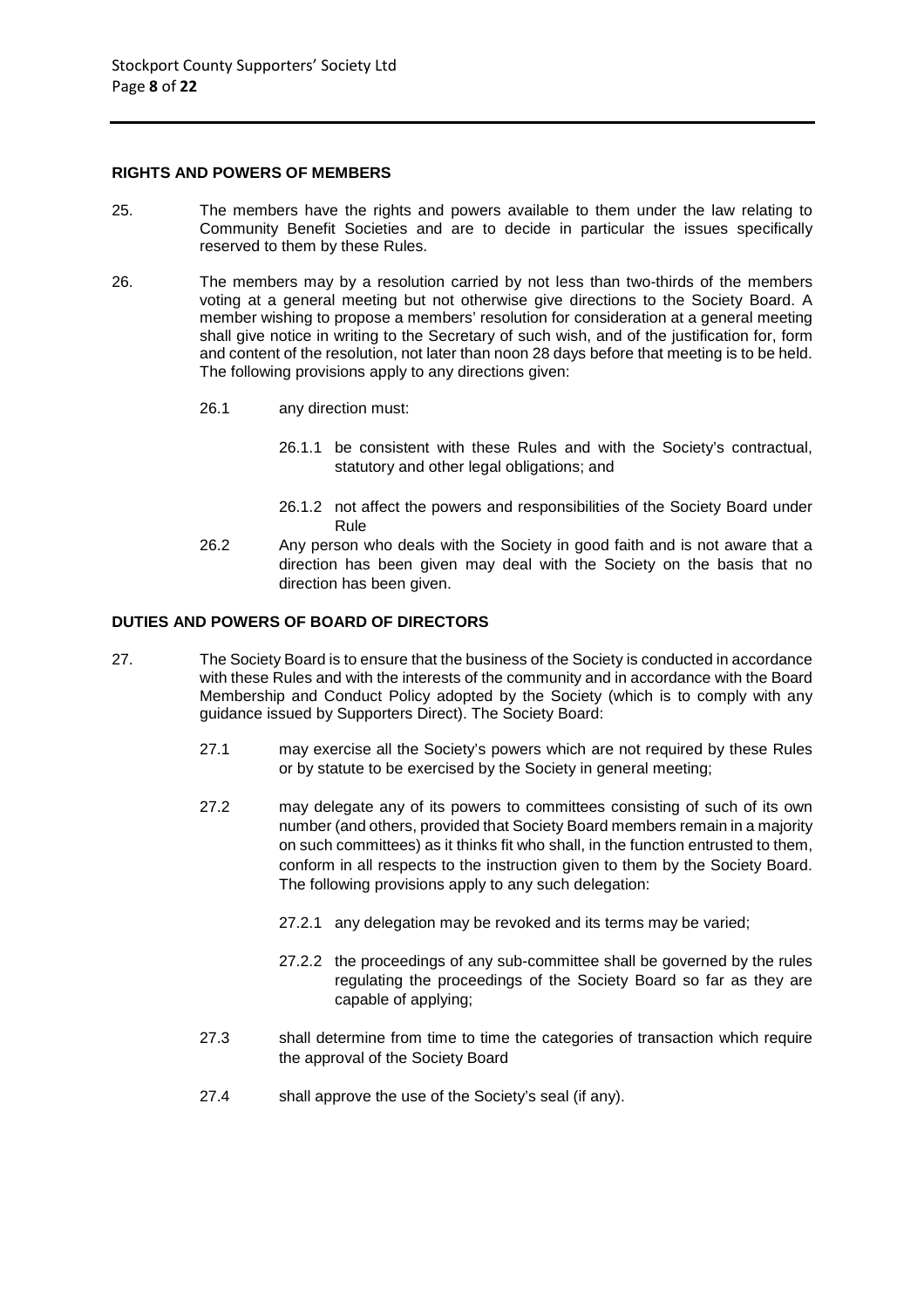#### **GENERAL MEETINGS**

- 28. The Society shall, within six months of the end of the financial year, hold a general meeting of the Members as its annual general meeting and shall specify the meeting as such in the notices calling it. The first annual general meeting may be called by the Society Board at any time within this period. The Society is to ensure that all general meetings are accessible so as to encourage participation in them by members. All general meetings are to be held in accordance with the Society's Standing Orders for General Meetings, which shall be determined by the Board of Directors and must comply with any guidance issued by Supporters Direct.
- 29. The business of an annual general meeting shall normally comprise, where appropriate:
	- 29.1 the receipt of the accounts and balance sheet and of the reports of the Society Board and auditor (if any);
	- 29.2 the appointment of an auditor, if required:
	- 29.3 the election of the Society Board or the results of the election if held previously by ballot;
	- 29.4 the audit of any other aspect of the performance of the Society;
	- 29.5 the application of surplus; and
	- 29.6 the transaction of any other business included in the notice convening the meeting. The business of any general meeting shall comprise:
	- 29.7 consideration of any member's resolution, notice of which has been given to the Secretary in accordance with Rule 26;
	- 29.8 consideration of any resolution proposed by the Board; and
	- 29.9 consideration of any other business relating to the affairs of the Society which any member or the Board may wish to raise but no resolution may be put to the vote of the meeting under this item.
- 30. All general meetings other than annual general meetings are called special general meetings.
- 31. The Secretary, at the request of the Board of Directors may convene a general meeting of the Society. The purpose of the general meeting shall be stated in the application and notice of the meeting.
- 32. The Board of Directors upon an application by not less than 20 members or 5% of the membership, whichever is the greater, delivered to the Society's registered office, shall convene a general meeting. The purpose of the special general meeting shall be stated in the application and notice of the meeting. No business other than that stated in the notice of the meeting shall be conducted at the meeting.
- 33. A special general meeting called in response to a members' requisition must be held within 28 days of the date on which the requisition is delivered to the registered office. The meeting is not to transact any business other than that set out in the requisition and the notice convening the meeting.
- 34. If, within one month from the date of the receipt of the application, the Society Board have not convened a special general meeting, any three Members of the Society acting on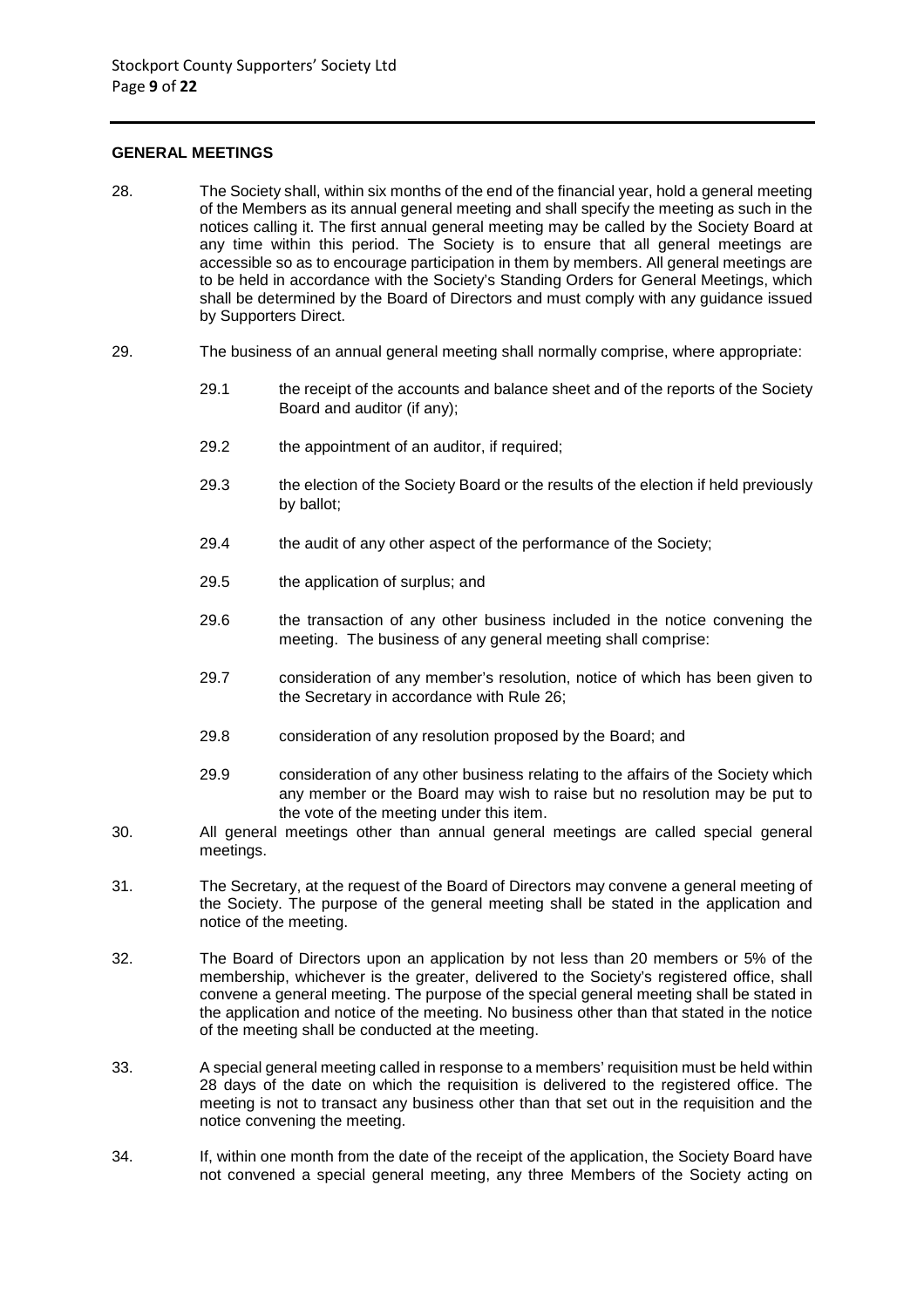behalf of the signatories to the application may convene a special general meeting, and shall be reimbursed by the Society for any costs incurred in convening such a meeting.

- 35. Notice of a general meeting is to be given either:
	- 35.1 in writing; or
	- 35.2 where a member has agreed to receive notice in this way, by such electronic means as the Society Board shall decide at least 14 clear days before the date of the meeting. The notice must:
		- 35.2.1 be given to all members and to the members of the Society Board and to the auditors (if any);
		- 35.2.2 state whether the meeting is an annual or special general meeting;
		- 35.2.3 give the time, date and place of the meeting; and
		- 35.2.4 indicate the business to be dealt with at the meeting.
- 36. Any notice to a member may be given either:
	- 36.1 personally; or
	- 36.2 by sending it by post in a prepaid envelope addressed to the member at their registered address; or
	- 36.3 by leaving it at that address; or
	- 36.4 (if a register of e-mail addresses is maintained by the Society and the member has notified the Society of an e-mail address) by e-mail to their registered e-mail address. Notices or communications sent by first class post to members at their registered address are deemed to have been duly served 48 hours (excluding Sundays) after being posted. Proof that an envelope containing a notice was properly addressed, prepaid and posted shall be conclusive evidence that the notice was given. The proceedings at a general meeting are not invalid if:
		- 36.4.1 there has been an accidental omission to send a notice to a member or members; or
		- 36.4.2 the notice is not received by a member or members.
- 37. A member present either in person or by proxy at any meeting of the Society shall be deemed to have received notice of the meeting and, where requisite, of the purposes for which it was called.
- 38. Before a general meeting can do business there must be a quorum present. Except where these Rules say otherwise a quorum is 20 members or 5% of the members entitled to vote at the meeting whichever is lower.
- 39. The Society Board may decide where a general meeting is to be held.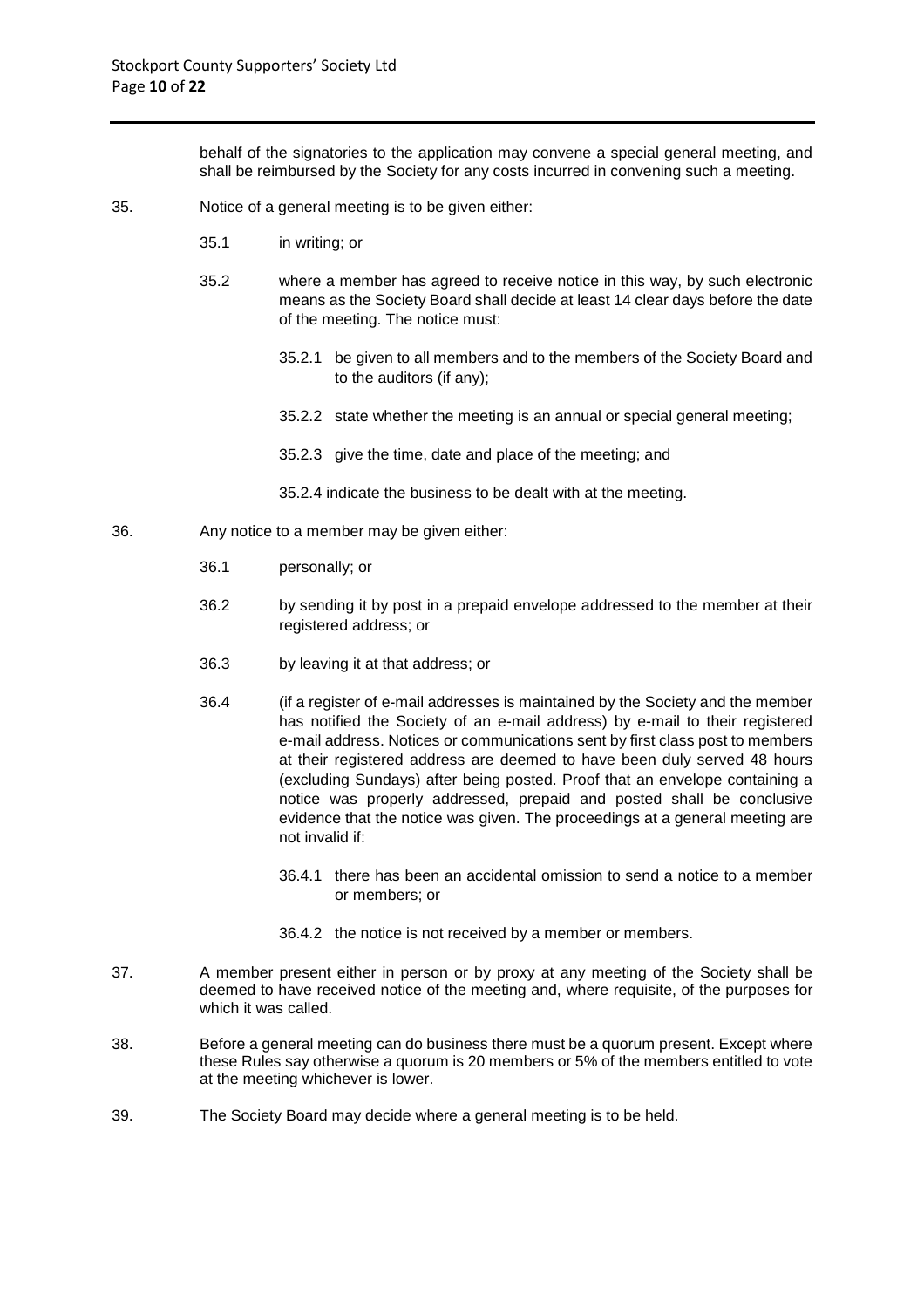- 40. If the Society has appointed an auditor in accordance with these Rules they shall be entitled to attend general meetings of the Society and to receive all notices of and communications relating to any general meeting which any Member of the Society is entitled to receive. The auditor shall be entitled to be heard at any meeting on any part of the business of the meeting which is of proper concern to an auditor.
- 41. The Chair shall facilitate general meetings. If he or she is absent or unwilling to act at the time any meeting proceeds to business then another Society Board member shall facilitate the meeting. If no other Society Board member is present or willing to act, the members present shall choose either one of their number or an independent person recommended by the Society Board to be the Chair for that meeting. If a quorum is not present within half an hour of the time the general meeting was due to commence, or if during a meeting a quorum ceases to be present, the Chair must adjourn the meeting for at least 7 days. If within half an hour of the time the adjourned meeting was due to commence a quorum is not present, the Members present shall constitute a quorum.
- 42. The Chair of a general meeting may adjourn the meeting whilst a quorum is present if:
	- 42.1 The meeting consents to that adjournment; or
	- 42.2 It appears to the Chair that an adjournment is necessary to protect the safety of any persons attending the meeting or to ensure that the business of the meeting is conducted in an orderly manner.
- 43. When adjourning a meeting the Chair must specify the date, time and place to which it will stand adjourned or that the meeting is to continue at a date, time and place to be fixed by the Society Board.
- 44. If the meeting is adjourned for 14 days or more, at least 7 clear days' notice of the adjourned meeting shall be given in the same manner as the notice of the original meeting.
- 45. No business shall be transacted at an adjourned meeting other than business which could properly have been transacted at the meeting if the adjournment had not taken place.
- 46. Each Member shall have one vote on any question to be decided in general meeting.
- 47. A resolution put to the vote at a general meeting shall be decided on a show of hands unless a paper poll is demanded in accordance with these Rules. Unless a paper poll is demanded, a declaration by the Chair that a resolution has on a show of hands been carried or lost recorded in the minutes of the proceedings of the general meeting shall be conclusive evidence of the fact without proof of the number or proportions of the votes recorded in favour or against such resolution.
- 48. In the case of an equality of votes, whether on a show of hands or a poll, the Chair shall not have a second or casting vote and the resolution shall be deemed to have been lost.

# **RESOLUTIONS**

- 49. Decisions at general meetings shall be made by passing resolutions:
	- 49.1 The following decisions must be made by extraordinary resolution:
		- 49.1.1 Any amendment to the Society's Rules;
		- 49.1.2 The decision to wind up the Society.
	- 49.2 All other decisions shall be made by ordinary resolution.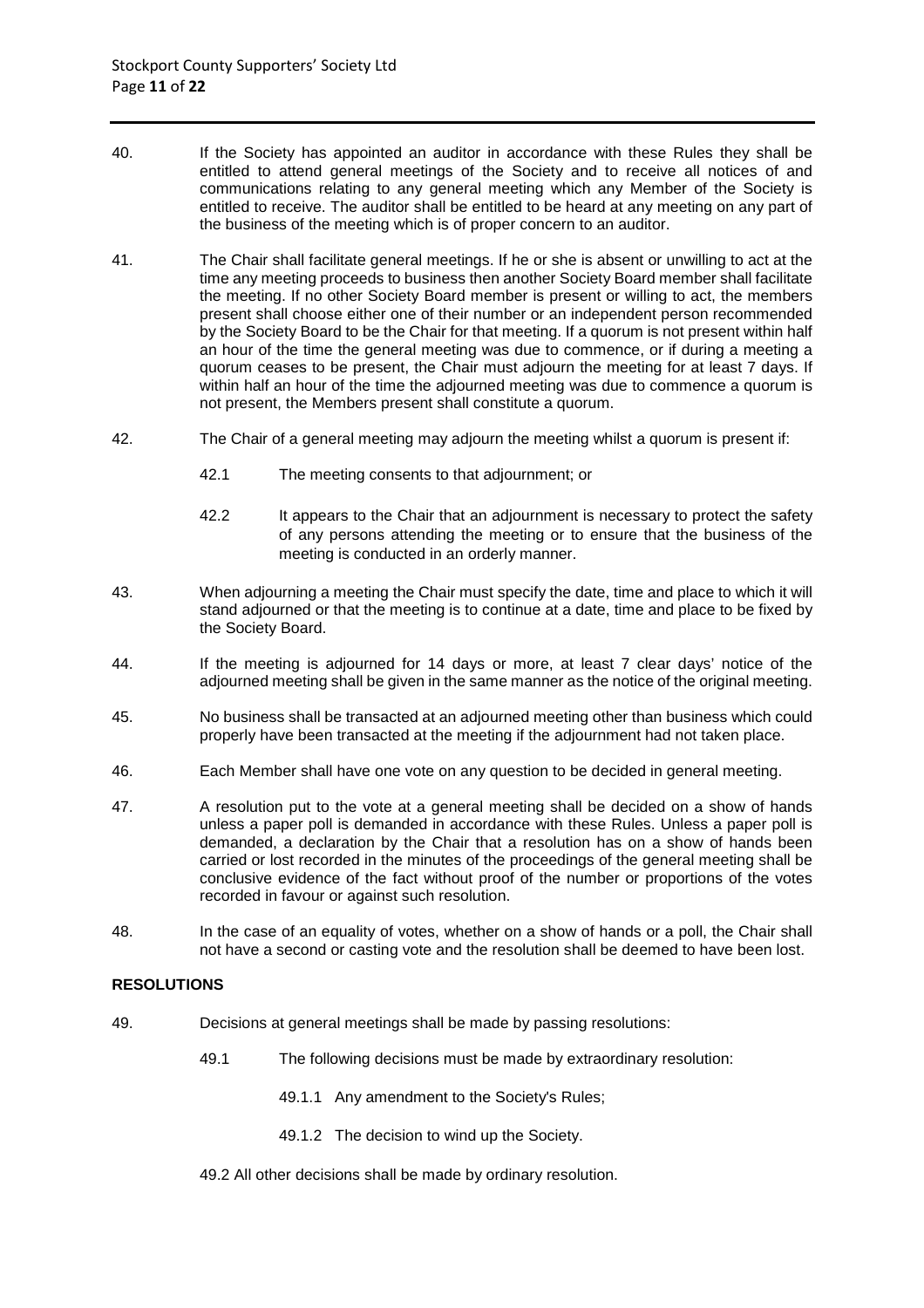- 50. An extraordinary resolution is one passed by a majority of not less than 75% of votes cast at a general meeting and an ordinary resolution is one passed by a simple majority (51%) of votes cast.
- 51. Resolutions may be passed at general meetings or by written resolution. A written resolution may consist of several identical documents signed by one or more Members.
- 52. A proxy may be appointed and the appointment may instruct the proxy to vote in a particular way or as he or she thinks fit. A proxy is to be appointed as follows:
	- 52.1 in writing;
	- 52.2 in any usual form or any other form which the Society Board may approve;
	- 52.3 under the hand of the appointor or of their attorney duly authorised in writing; and
	- 52.4 by depositing the appointment document at the registered office of the Society or at such other place within the United Kingdom as the Society shall specify not less than two clear days before the day fixed for the meeting at which the proxy is authorised to vote. Where the appointment document is exercised by an attorney on behalf of the appointor the authority under which it is executed or a copy of such authority certified notarially or in some other way approved by the Society Board is to be lodged with the appointment document.
	- 52.5 If this procedure is not followed the appointment of the proxy will be invalid.
- 53. The following further rules apply to proxies.
	- 53.1 No person other than the Chair of the meeting can act as proxy for more than 3 members.
	- 53.2 Any question as to the validity of a proxy is to be determined by the Chair of the meeting whose decision is to be final.
	- 53.3 A proxy need not be a member of the Society.
- 54. A vote given or poll demanded by proxy or by the duly authorised deputy of a corporate body, shall be valid unless notice of termination of the authority is received by the Society at the registered office or at any other place at which the instrument of proxy was duly deposited before the commencement of the meeting or adjourned meeting at which the vote is given or the poll demanded.
- 55. No objection shall be raised to the qualification of any voter except at the meeting or adjourned meeting at which the vote objected to is tendered. Any objection made in due time about any vote whether tendered personally or by proxy is to be determined by the Chair of the meeting, whose decision is to be final. Every vote not disallowed at the meeting will be valid.

# **POSTAL BALLOTS**

- 56. Where:
	- 56.1 the Society Board considers that a significant issue has arisen which should be determined by the members of the Society the issue shall be determined by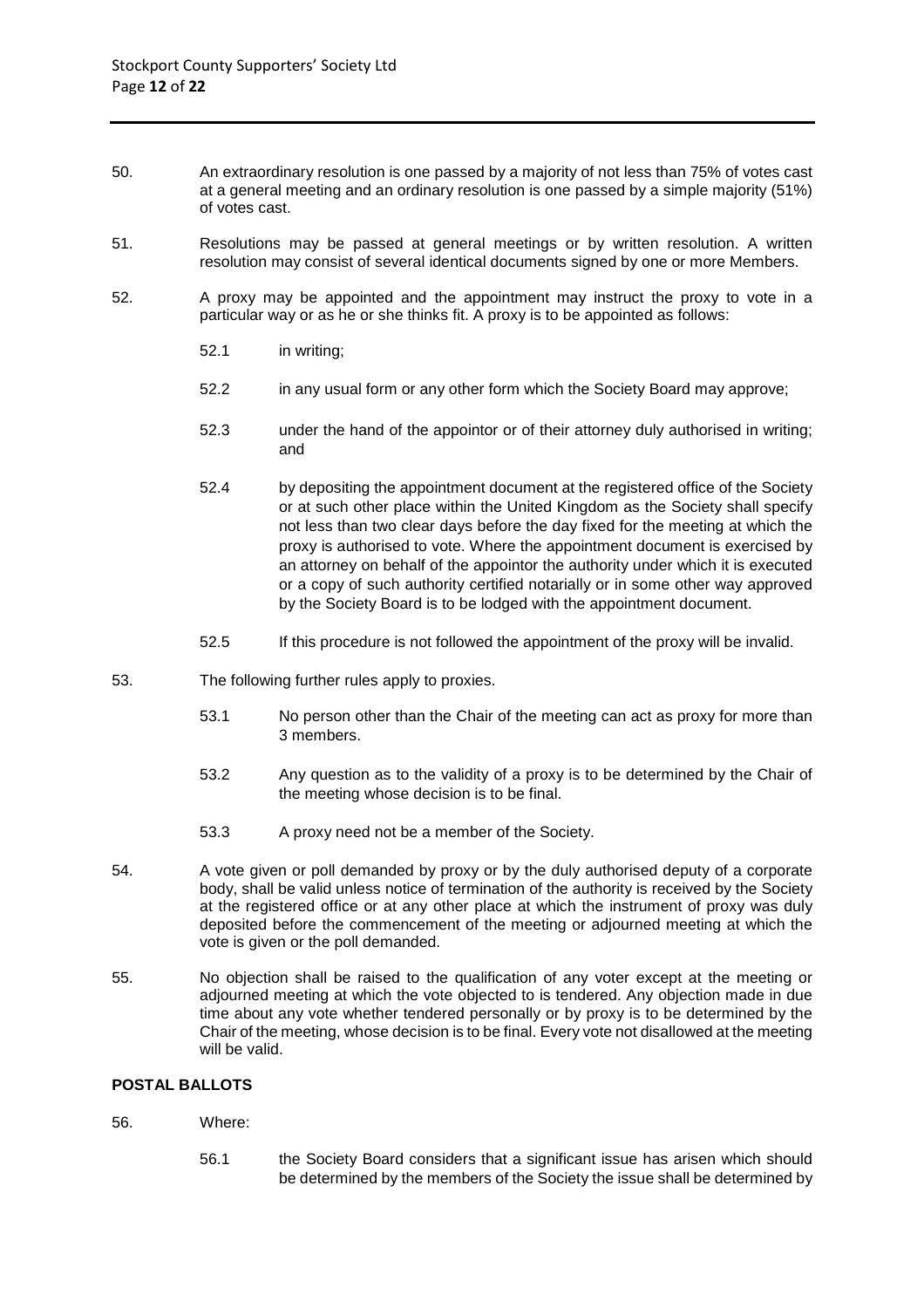a postal ballot of the members of the Society conducted in accordance with such procedure as the Society Board shall determine subject to the following

- 56.1.1 Notice of the ballot shall be given to each member of the Society in the same way as notice of a meeting is to be given;
- 56.1.2 The notice must set out clearly the issue to be decided;
- 56.1.3 Sufficient information must be provided to members to enable an informed decision to be made; and
- 56.1.4 The date by which voting papers are to be returned must be clearly stated.
- 56.2 In any case where a postal ballot is appropriate the Society Board may make such provision as it thinks fit to permit notice of the ballot to be given and voting to be conducted by electronic means.

## **CONSTITUTION OF BOARD**

- 57. The Society shall have a Board of Directors comprising not less than four and not more than fifteen persons.
- 58. The initial Directors of the Society from registration until the first Annual General Meeting shall be appointed by the members on whose application the Society is registered.
- 59. Only Members of the Society who are aged 16 years or more may serve on the Board of Directors.
- 60. Elected directors shall be elected only in accordance with the Election Policy adopted by the Society.
- 61. Members of the Board of Directors will normally serve for periods of three years, according to the Society's Board Membership and Conduct Policy.
- 62. At the first Annual General Meeting all members of the Board of Directors shall stand down. A retiring Society Board member shall be eligible for re-election.
- 63. At the annual general meetings following the first annual general meeting of the Society one third of the members of the Society Board first elected by the members (to be chosen by lot) will resign from office. Thereafter the third of the members of the Society Board elected by the members who have served the longest at the date of the annual general meeting each year will resign. If at any time the number of elected directors is not divisible by three, the Society Board shall decide the number of elected directors to resign in accordance with this Rule, which shall be approximately one third of the total number.
- 64. New Directors shall be elected in accordance with the Society's Election Policy including by authenticated electronic means and postal ballot. The Society's Election Policy is to comply with any guidance issued by Supporters Direct.
- 65. The Society Board may at any time co-opt any Member of the Society or the representative of an organisation which is a Member to fill a casual vacancy in the Board of Directors, provided that at no time shall more than one-third of the members of the Society Board be co-opted members. A casual vacancy shall be deemed to exist if the number of Directors should drop below the minimum prescribed in these Rules or below the number elected at the preceding Annual General Meeting.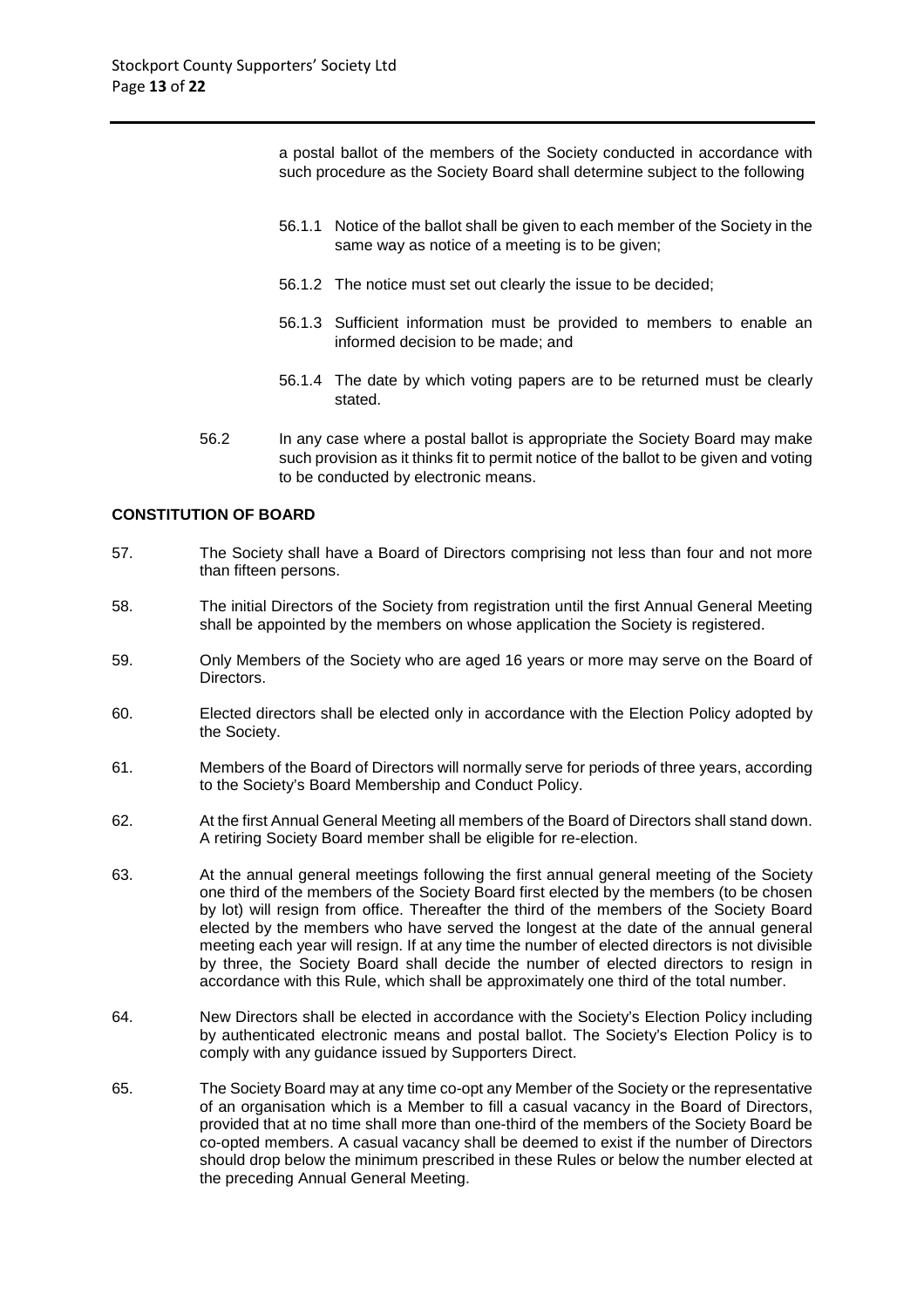- 66. The Society Board may co-opt up to three external Directors to the Society Board in addition to the number of Directors specified in these Rules provided that at all times the total number of external directors and Members co-opted under Rule 65 shall be in the minority. A Director co-opted in accordance with this rule shall serve for a fixed period determined by the Society Board at the time of co-option, subject to a review at least every twelve months, may be removed from office at any time by a resolution passed by a majority of the members of the Society Board, and may be remunerated in an amount (to be disclosed in the published accounts) from time to time, as fixed by the Society Board. External Directors shall be selected by virtue of their specialist skills and experience considered to be of benefit to the Society.
- 67. In the event that the size of the Society Board should drop below the minimum number of members prescribed in these Rules, the Directors may act to increase their number or to call a General Meeting of the Society, but for no other purpose.
- 68. The Society Board shall ensure that the business of the Society is conducted in accordance with these Rules and with the interests of the community and in accordance with any byelaws, policies or procedures adopted by the Society.

## **BOARD MEETINGS**

- 69. Any two Directors may, and the Secretary on the requisition of a Director shall, call a meeting of the Board of Directors by giving reasonable notice of the meeting to all Directors. Notice of any meeting of the Board of Directors must indicate the date, time and place of the meeting and, if the directors participating in the meeting will not be in the same place, how they will communicate with each other
- 70. The Board of Directors may meet together for the despatch of business, adjourn and otherwise regulate their meetings as they think fit. All Board meetings are to be held in accordance with the Society's Standing Orders for Board Meetings, which shall be determined by the Board of Directors and must comply with any guidance issued by Supporters Direct.
- 71. A Director is able to exercise the right to speak at a meeting of the Board of Directors and is deemed to be in attendance when that person is in a position to communicate to all those attending the meeting. The Directors may make whatever arrangements they consider appropriate to enable those attending a meeting of the Board of Directors to exercise their rights to speak or vote at it including by electronic means. In determining attendance at a meeting of the Board of Directors, it is immaterial whether any two or more Directors attending are in the same place as each other.
- 72. Questions arising at any meetings shall be decided by a majority of votes cast. For the avoidance of doubt, abstentions are not to be classed as votes cast. In the case of an equality of votes the Chair shall have a casting vote.
- 73. A written resolution, circulated to all Directors and signed by a simple majority (51%) of Directors, shall be valid and effective as if it had been passed at a Society Board meeting duly convened and held. A written resolution may consist of several identical documents signed by one or more Directors.
- 74. The Board of Directors may, at its discretion, invite other persons to attend its meetings with or without speaking rights and without voting rights. Such attendees will not count toward the quorum.

#### **QUORUM**

75. The quorum necessary for the transaction of business at a meeting of the Board of Directors shall be 50% of the Directors or 3 Elected Directors, whichever is the greater.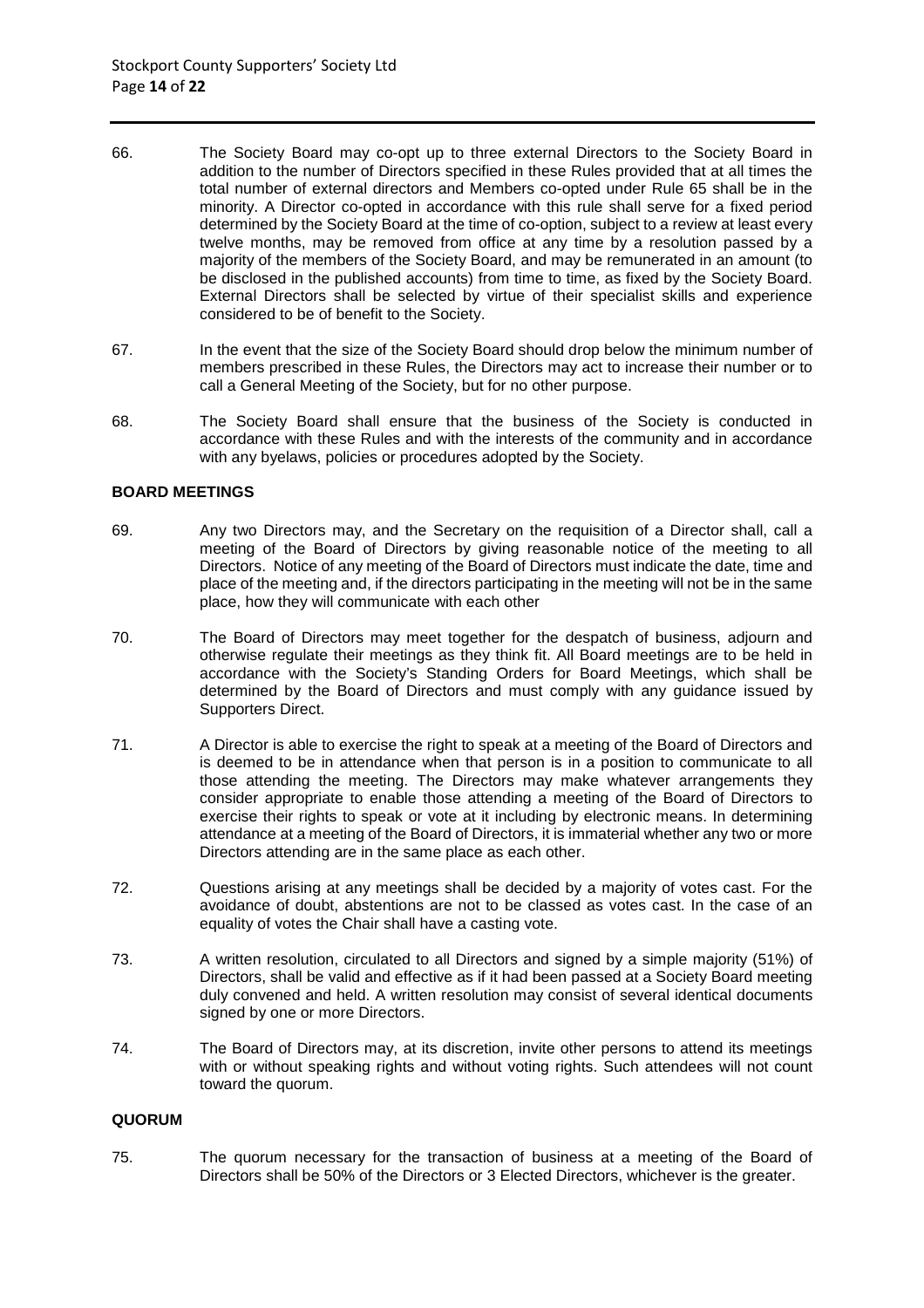76. If at any time the total number of Directors in office is less than the quorum required, the Directors must not take any decisions other than to appoint further Directors or to call a general meeting so as to enable the Members to appoint further Directors.

## **CHAIR**

77. The Chair shall facilitate meetings of the Board of Directors. If he or she is absent or unwilling to act at the time any meeting proceeds to business then the Directors present shall choose one of their number to be the Chair for that meeting. The appointment of a Chair shall be an item of business at the meeting.

## **DECLARATION OF INTEREST**

78. A Director shall declare an interest in any contract or matter in which s/he has a personal, material or financial interest in accordance with the Society's Board Membership and Conduct Policy.

## **EXPENSES**

79. The Society may pay any reasonable expenses in accordance with the Society's Board Membership and Conduct Policy.

## **TERMINATION OF A DIRECTOR'S APPOINTMENT**

80. A person ceases to be a Director of the Society as soon as one of the matters listed in the Board Membership and Conduct Policy as bringing a directorship to an end applies.

#### **OFFICERS**

81. The Society Board shall elect from among their own number a Chair, treasurer and such other Officers as they may from time to time decide in accordance with the Society's Board Membership and Conduct Policy. These Officers shall have such duties and rights as may be bestowed on them by the Society Board or by statute and any officer appointed may be removed by the Society Board.

## **SECRETARY**

82. The Board of Directors shall appoint a Secretary of the Society for such term at such remuneration and upon such conditions as they think fit. Any Secretary so appointed may be removed by them. A provision of the Act or these Rules requiring or authorising a thing to be done by or to a Society Board member and the Secretary shall not be satisfied by its being done by or to the same person acting in both capacities.

## **COMMITTEES OF THE BOARD**

- 83. The Society Board may delegate any of its powers to committees of the Society Board and in particular may appoint a sealing committee.
- 84. The Society Board will:
	- 84.1 decide the membership of each committee;
	- 84.2 appoint the Chair of each committee;
	- 84.3 lay down the procedure to be adopted by each committee (including the quorum);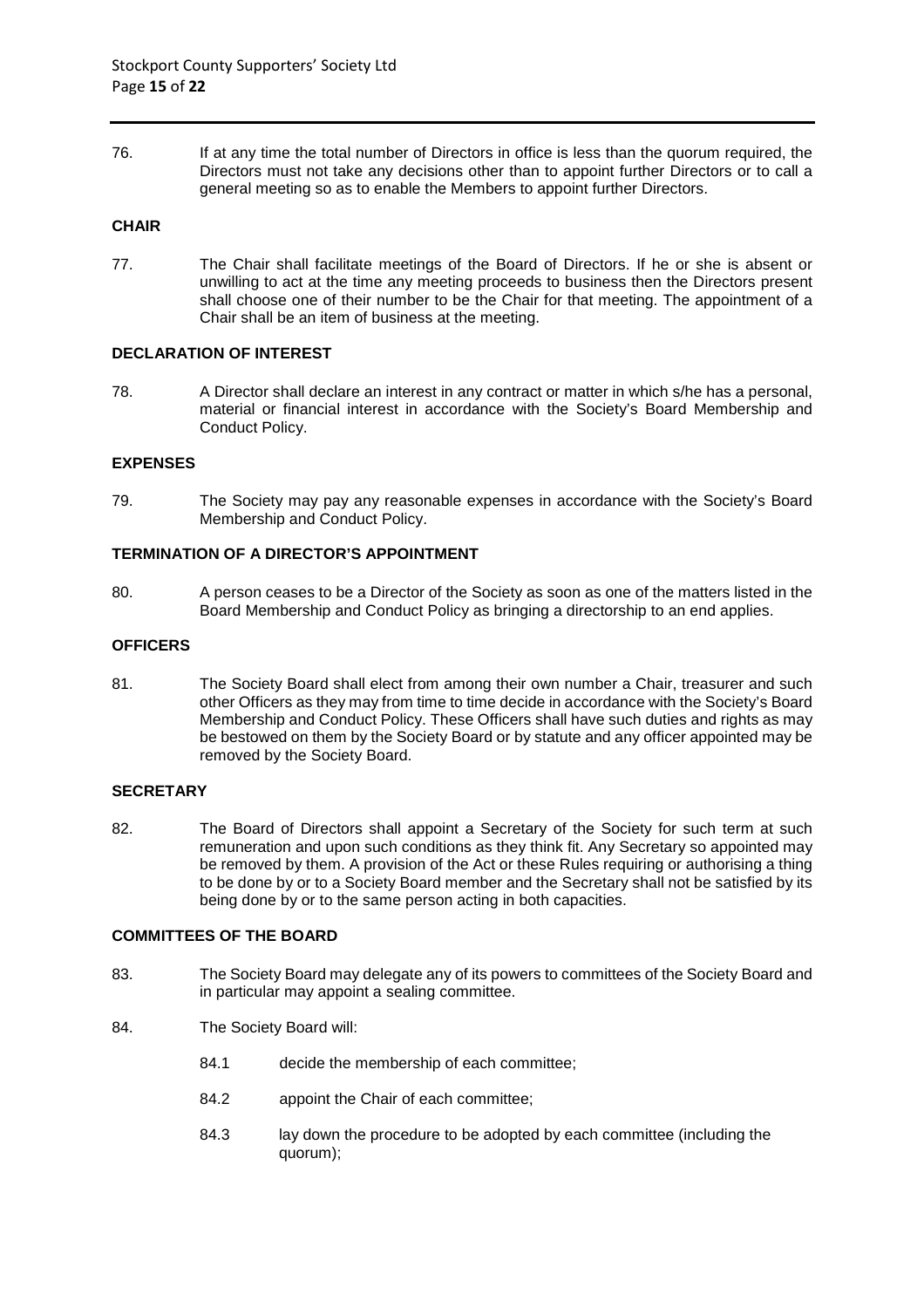84.4 produce a written record of the scope and authority of each committee.

#### **FINANCIAL AUDIT**

- 85. The Society Board will in respect of each year of account ending on 30 June:
	- 85.1 cause to be prepared a revenue account or revenue accounts which:
		- 85.1.1 deal with the affairs of the Society and any subsidiary company or society as a whole for that year; and
		- 85.1.2 give a true and fair view of the income and expenditure of the Society and any subsidiary company or society for that year;
	- 85.2 cause to be prepared a balance sheet giving at that date a true and fair view of the state of the affairs of the Society and any subsidiary company or society.
	- 85.3 in any year of account the Society shall not be required to appoint auditors if it is exempt under Section 84 of the Co-operative and Community Benefit Societies Act 2014 and has disapplied the obligation to do so in accordance with the Act.
	- 85.4 in any such year, an Independent Examination shall be carried out and all references in Rules 29, 35, 40, 86, 87 and 90 to "auditor(s)" and "audited" shall be read as "Independent Examiner" and "Independently Examined" respectively and Rules 88, 89, 91 and 92 shall not apply.
	- 85.5 for the first year of account, provided the Society is exempt from the requirement to appoint auditors in accordance with the Co-operative and Community Benefit Societies Act 2014, the Society Board may resolve, by a majority of at least three-quarters, to disapply the obligations to do so in accordance with the Act.
	- 85.6 for the first year of account, where the Society Board has disapplied the obligation to appoint auditors in 84.5 above, this decision must be ratified by the members so resolving by the appropriate margins laid down under the 1968 Act at the First Annual General Meeting. Should the resolution to ratify not be passed, then auditors must be appointed and the first Annual General Meeting adjourned until the earliest practicable date at which audited accounts can be presented.
	- 85.7 for any year of account after the first, any decision to disapply the requirement for audit must be passed by the appropriate margins laid down under the Co-operative and Community Benefit Societies Act 2014 at the Annual General Meeting prior to the Annual General Meeting at which the accounts for the year in question are to be laid before members.
	- 85.8 no decision to disapply shall be valid if the accounts laid before the Annual General Meeting at which the decision is being taken indicate that the turnover of the Society in that financial year is higher than the specified threshold for audit exemption in the Supporters Direct Membership Policy, should such exemption be allowed under that policy.
- 86. The Board is to lay a revenue account and balance sheet duly audited and signed by the auditor and incorporating the report of the auditor thereon, (if an audit is required) before each annual general meeting, accompanied by a report by the Board on the position of the affairs of the Society and any subsidiary or holding company or society signed by the Chair of the Board meeting at which the report is adopted.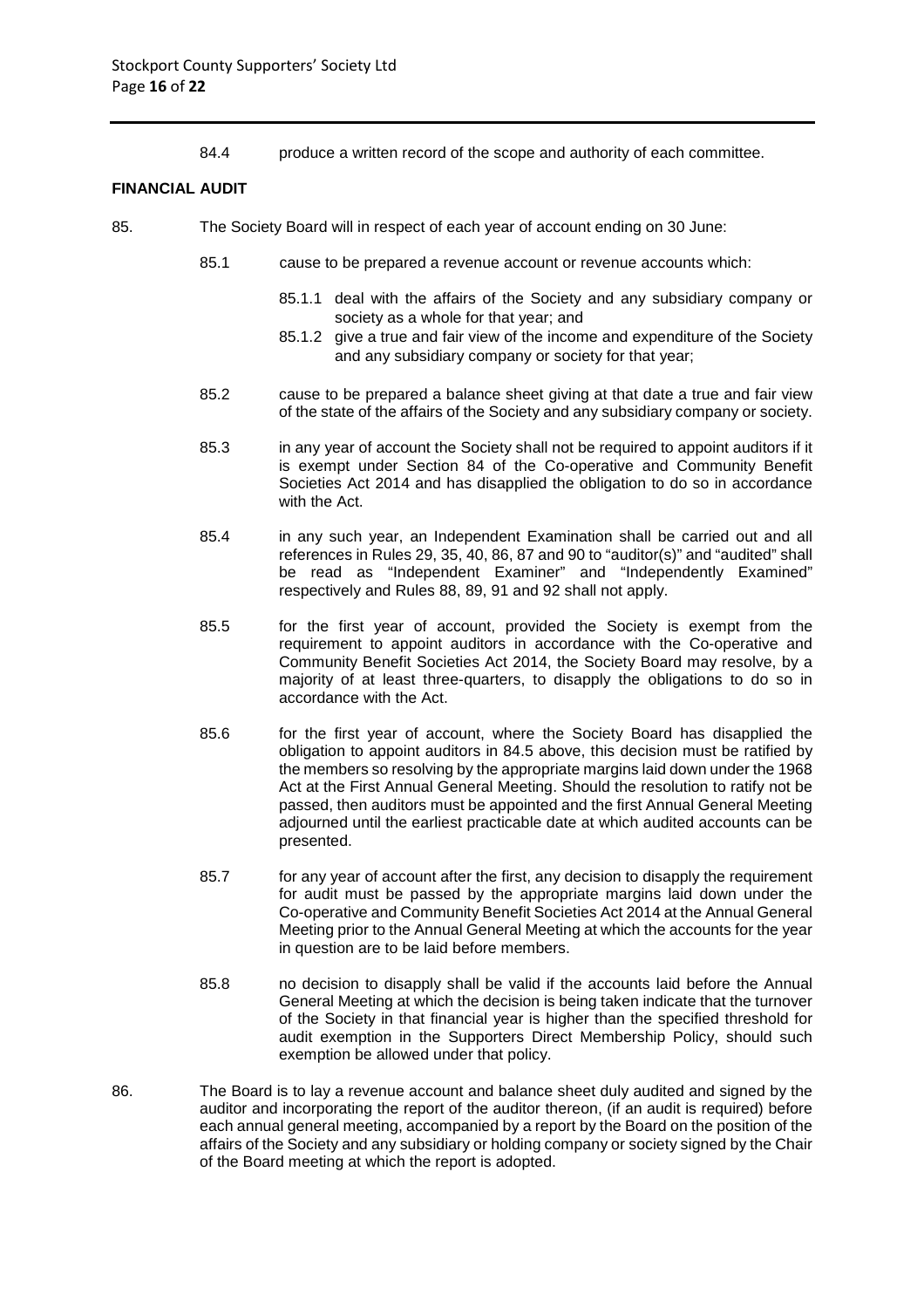- 87. The Society Board is not to cause to be published any balance sheet unless it has previously been audited by the auditor and it incorporates a report by the auditor that it gives a true and fair view of the income and expenditure, or the state of the affairs of the Society, as the case may be. Every revenue account and balance sheet published is to be signed by the Secretary and by two Society Board members acting on behalf of the Society Board.
- 88. Subject to Rule 85.4, a qualified auditor must be appointed to audit the Society's accounts and a balance sheet for each financial year. In this Rule "qualified auditor" means a person who is a qualified auditor under Section 91 of the Co-operative and Community Benefit Societies Act 2014 and Part 42 of the Companies Act 2006.
- 89. Subject to Rule 85.4, the auditor shall, in accordance with Section 87 of the Co-operative and Community Benefit Societies Act 2014, make a report to the Society on the accounts examined by them and on the revenue account or accounts and the balance sheet of the Society for the year in question.
- 90. None of the following persons is to be appointed as auditor of the Society:
	- 90.1 an officer or servant of the Society; or
	- 90.2 a person who is a partner or close relative of or in the employment of or who employs an officer or servant of the Society.
- 91. Subject to Rule 85.4, the first appointment of an auditor shall be made within three months of the registration of the Society and shall be made by the Society Board if no General Meeting is held within that time. The Society Board may appoint an auditor to fill a casual vacancy occurring between General Meetings. Except as specified in these cases, every appointment of an auditor shall be made by a resolution of a General Meeting of the Society.
- 92. Subject to Rule 85.4, an auditor for the preceding financial year shall be re-appointed as auditor of the Society for the current financial year unless:
	- 92.1 a resolution has been passed at a General Meeting appointing someone else as auditor or providing expressly that s/he shall not be re-appointed; or
	- 92.2 s/he has given notice in writing to the Society of her/his unwillingness to be reappointed; or
	- 92.3 s/he is ineligible for appointment as auditor of the Society for the current financial year; or
	- 92.4 s/he has ceased to act as auditor of the Society by reason of incapacity.
- 93. Any resolution of a General Meeting of the Society either to remove an auditor from office or to appoint another person as auditor shall not be effective unless notice of the proposed resolution has been given to the Society at least twenty-eight days prior to the meeting at which the resolution is to be considered. At least fourteen days' notice of such resolution must then be given to Members of the Society in the manner prescribed in these Rules and in writing to the auditors.

#### **PERFORMANCE AUDIT**

94. A general meeting of the Society may require the Society Board to appoint appropriate people to act as auditors of the achievement by the Society of its objects or any aspect of the Society's performance of its obligations under these Rules.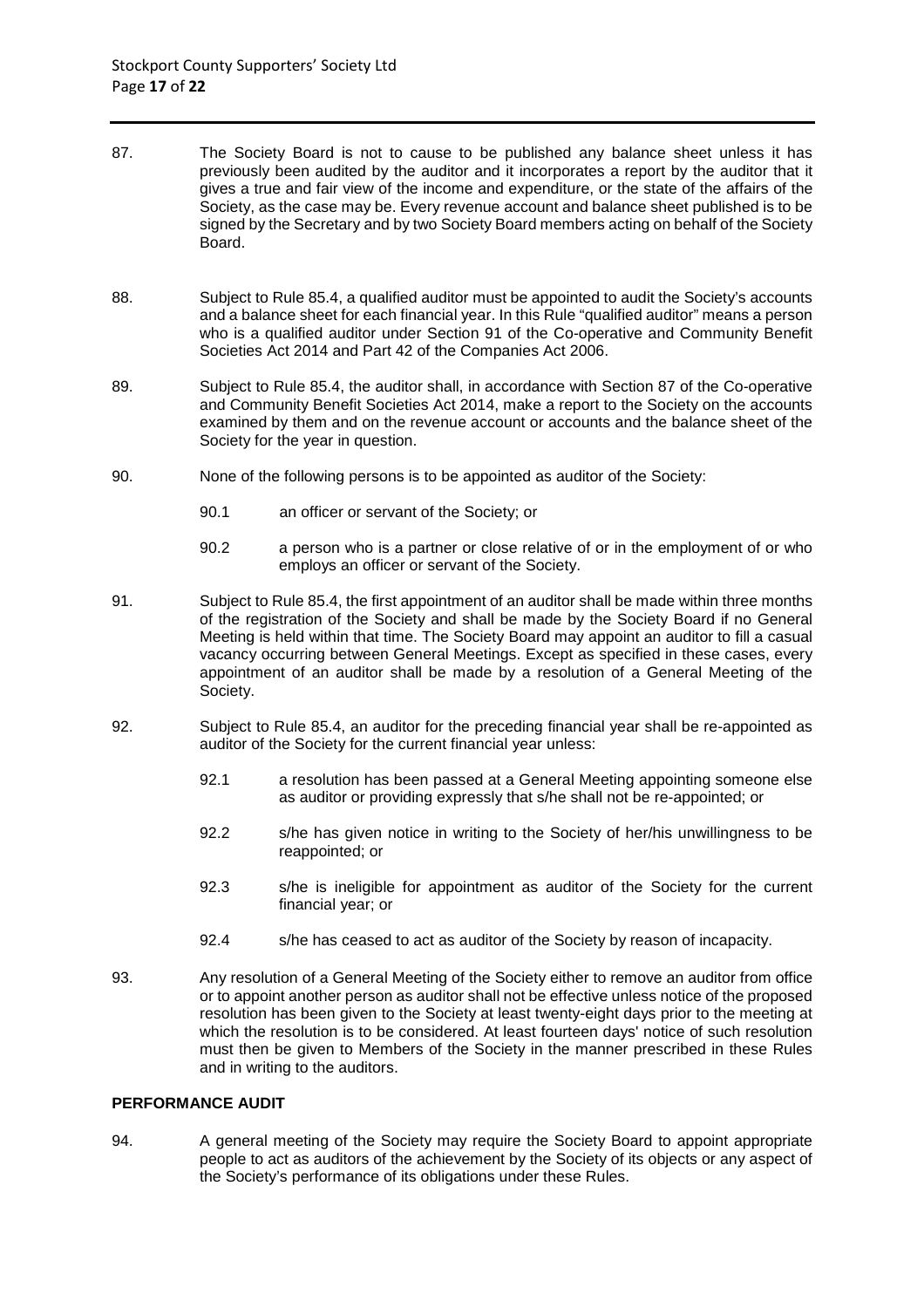#### **ANNUAL RETURNS**

- 95. The Society will make an annual return to the Registrar as required by the Act.
- 96. The Society will supply a copy of the last annual return with all supporting documents to any member on request and without charge.

## **AMENDMENT TO RULES**

- 97. Unless these Rules say otherwise any Rule may be altered or rescinded, or any new rule may be made, by extraordinary resolution. No change to these Rules shall be valid until registered.
- 98. In the case of this Rule, Rule 3, and Rule 7 the quorum at any general meeting called to consider a resolution to amend shall be not less than one half of the members entitled to vote at the meeting if the Society has up to 200 members when the meeting is called; not less than one third of the members entitled to vote at the meeting if the Society has more than 200 but less than 1000 members when the meeting is called; and not less than one quarter of the members entitled to vote at the meeting if the Society has more than 1000 members when the meeting is called. Rule 8 may not be amended or rescinded.

## **CHANGES TO THE CONSTITUTION**

- 99. The Act provides that the Society may by special resolution as defined in the Act:
	- 99.1 amalgamate with another society or a company registered under the Companies Acts
	- 99.2 transfer its engagements to another society or a company registered under the Companies Acts
	- 99.3 convert itself into a company registered under the Companies Acts The quorum at any general meeting called to consider such a resolution shall be 50% of the members entitled to attend and vote at the meeting unless the resolution proposes an amalgamation with or transfer of engagements to another society trading for the benefit of the community and having provisions in its rules substantially identical to Rule 3, Rule 7, Rule 8 and this Rule.

#### **INVESTMENT AND BORROWING**

- 100. The funds of the Society may, to the extent permitted by the law for the time being in force and with the authority of the Society Board, be invested:
	- 100.1 in the shares of any company or society;
	- 100.2 in any manner expressly authorised by the Act; but are not to be invested otherwise.
- 101. The Society may borrow money on such terms as the Society Board shall authorise save that any borrowing that would require a significant proportion of the society's turnover to be apportioned to repaying such borrowing, or that would use the assets of the society (and/or any subsidiaries) as security for such borrowing, shall require the approval of the society in general meeting.
- 102. A duly appointed receiver or manager of the whole or part of the Society's property may assume such powers of the Society Board as he or she considers necessary to carry out his or her duties under the instrument of appointment.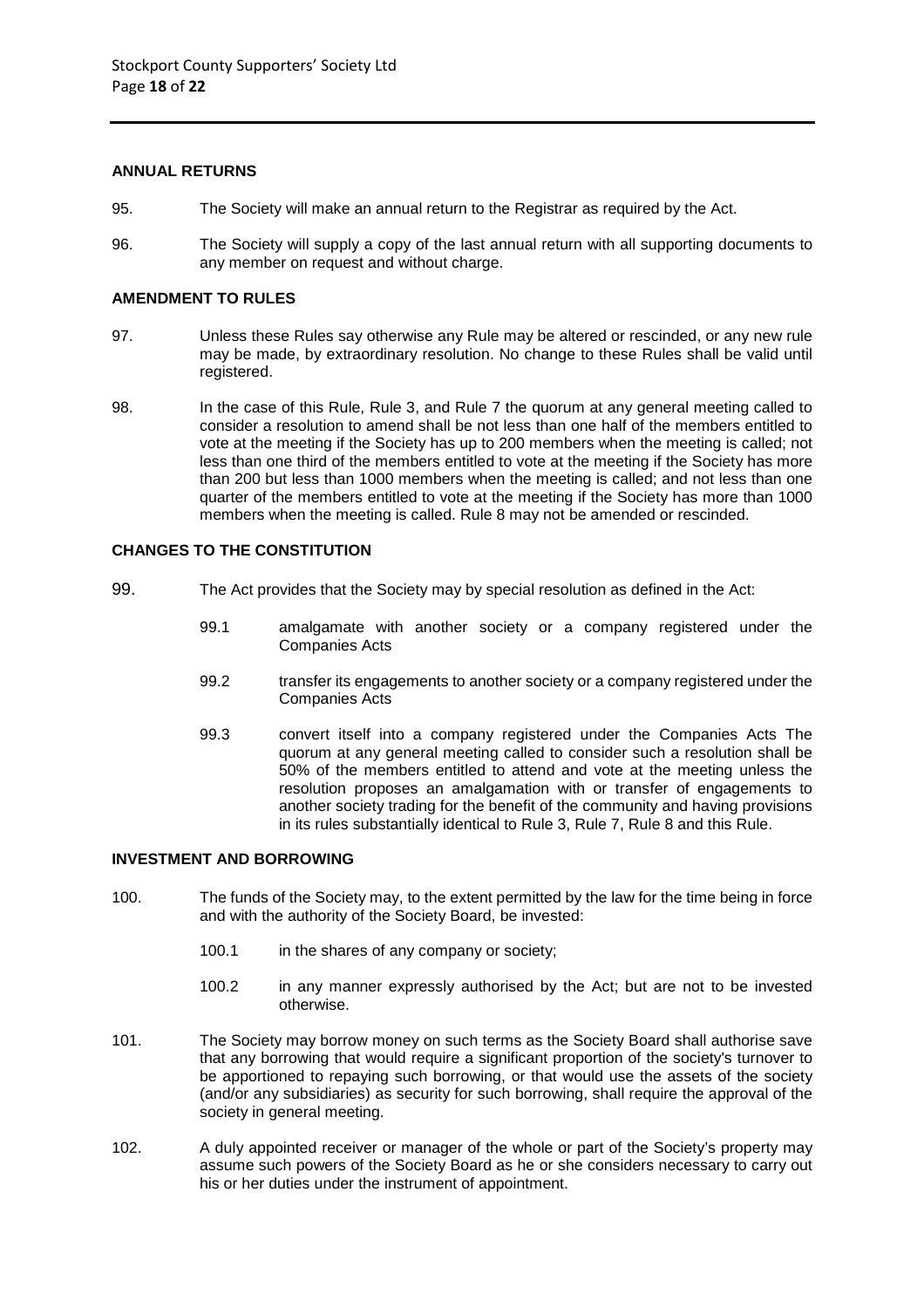#### **DISSOLUTION**

- 103. The Society may be dissolved by the consent of three-quarters of the members who sign an instrument of dissolution in the form provided by the Registrar or by winding-up in the manner provided by the Act.
- 104. Subject to Rule 8, if on the winding up or dissolution of the Society there remains, after the satisfaction of all its debts and liabilities any property whatsoever the same is to be transferred to:
	- 104.1 a sporting charity or sporting charities operating in the Area; and/or
	- 104.2 one or more societies established for the benefit of the community operating in the Area; and/or
	- 104.3 one or more societies established for the benefit of the community in each case as determined by the members at a meeting called to decide the issue. Nothing belonging to the Society shall be transferred to any other society unless that society has in its rules a rule substantially in the terms of this Rule.

# **INDEMNITY**

- 105. Subject to the following rule, any Director or former Director of the Society may be indemnified out of the Society's assets against:
	- 105.1 Any liability incurred by that Director in connection with any negligence, default, breach of duty or breach of trust in relation to the Society;
	- 105.2 Any liability incurred by that Director in connection with the activities of the Society in its capacity as a trustee of an occupational pension scheme;
	- 105.3 Any other liability incurred by that Director as an officer of the Society.
- 106. The above Rule does not authorise any indemnity which would be prohibited or rendered void by any provision of law.
- 107. The Society Board may decide to purchase and maintain insurance, at the expense of the Society, for the benefit of any Director or former Director of the Society in respect of any loss or liability which has been or may be incurred by such a Director in connection with their duties or powers in relation to the Society or any pension fund or employees' share scheme (if established) of the Society.

## **MISCELLANEOUS ADMINISTRATIVE PROVISIONS**

- 108. The Society Board may make or adopt bye-laws, policies or procedures for the conduct of the Society's business and may where it considers it to be necessary or appropriate arrange for them to be ratified by members in general meeting. Details of all bye-laws, policies and procedures in force shall be made available to members.
- 109. Anything done in good faith by any meeting of the Society Board shall be valid, notwithstanding that it is afterwards discovered that there was any defect in the appointment of any board member or board members or that any one or more of them were disqualified and shall be as valid as if every board member had been duly appointed and was duly qualified to serve.
- 110. The Society will not be entitled to rely against other persons on any amendment to its Rules if the amendment had not been registered at the material time and the fact that the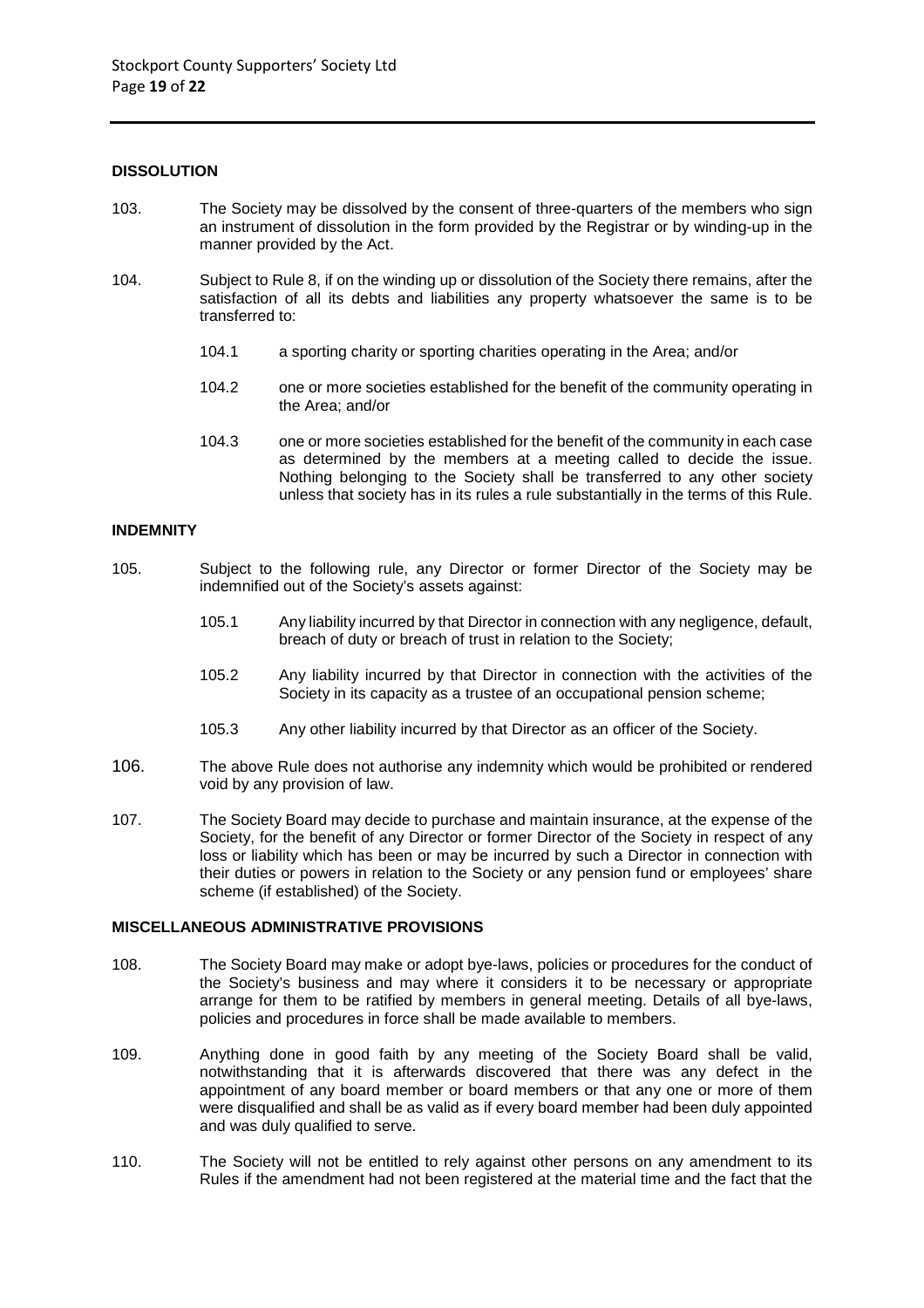amendment had not been registered is not shown by the Society to have been known at that time to the person concerned.

- 111. The Society shall ensure that minutes are kept of all:
	- 111.1 Proceedings at meetings of the Society; and
	- 111.2 Proceedings at meetings of the Board of Directors and its sub-committees which include names of the Directors present, decisions made and the reasons for those decisions.
	- 111.3 Minutes of meetings will be read at the next meeting and signed by the Chair of that meeting. The signed minutes will be conclusive evidence of the events of the meeting.
- 112. If the Society has a seal it shall be kept in the custody of the Secretary and used only by the authority of the Society Board. Sealing shall be attested by the signature of two Members of the Society Board or of one Member of the Society Board and the Secretary for the time being. If the Society does not have seal, a document which would have previously required to be sealed, should be signed by a Director and secretary or two Directors and accompanied by a written statement that the document has been executed by the society as if under common seal.
- 113. The Society's registered office is at Edgeley Park, Hardcastle Road, Stockport SK3 9DD. The Society is to keep at its registered office:
	- 113.1 a register in which the Secretary is to enter the following particulars:
		- 113.1.1 the names and addresses of the members;
		- 113.1.2 details of the share held by each member and of the amount paid or agreed to be considered as paid for that share;
		- 113.1.3 a statement of other property in the Society whether in loans or loan stock held by each member;
		- 113.1.4 the date at which each person was entered in the register as a member and the date at which any person ceased to be a member;
		- 113.1.5 details of any deputy appointed by any corporate member;
		- 113.1.6 the names and addresses of the members of the Society Board with the offices held by them and the dates on which they assumed office.
	- 113.2 a duplicate register in which the Secretary is to enter all the particulars in the original register of members other than those referred to in 113.1.2 and 113.1.3 above;
	- 113.3 a register of the holders of loan stock in which the Secretary is to enter such particulars as the Society Board direct and register all transfers of loan stock;
	- 113.4 a register in which the Secretary is to enter such particulars of all mortgages and charges on land of the Society as the Society Board directs.
- 114. Subject to the provisions of the Data Protection Act the registers to be maintained by the Society may be kept in electronic form. The Society is to comply with any guidance issued by Supporters Direct in relation to the maintenance of records.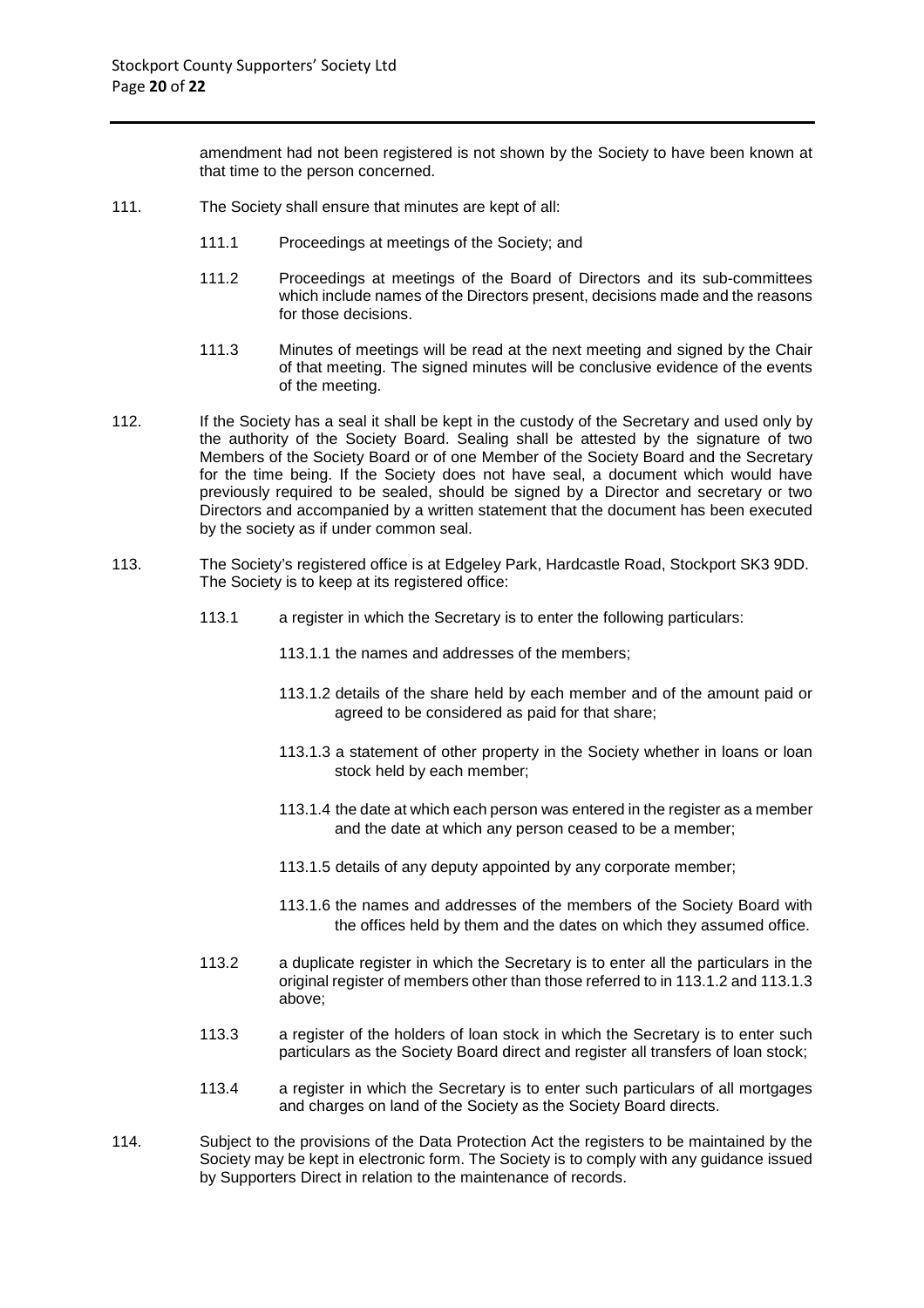- 115. The inclusion or omission of the name of any person from the original register of members shall, in the absence of evidence to the contrary, be conclusive evidence that such person is or is not a member of the Society.
- 116. The Society is to keep proper books of account with respect to its transactions and to its assets and liabilities in accordance with Section 75 of the Co-operative and Community Benefit Societies Act 2014.
- 117. Members are entitled to inspect:
	- 117.1 their own account
	- 117.2 the duplicate register at the registered office at any reasonable time.
- 118. The Secretary is to deliver a copy of these Rules to every person on demand on payment of an amount fixed by the Society Board subject to the statutory maximum.
- 119. No change in the address of the registered office is valid until registered by the Registrar. The Secretary shall notify the Registrar in the form prescribed.
- 120. The registered name of the Society is to be engraved in legible characters on its seal if it has one.
- 121. The registered name of the Society is to be displayed on the outside of the registered office and every other office or place in which the business of the Society is carried on. The registered name of the Society is also to be mentioned in legible characters in all:
	- 121.1 business letters, notices, advertisements and other official publications
	- 121.2 bills of exchange, promissory notes, endorsements, cheques and orders for money or goods purporting to be signed by or on behalf of the Society
	- 121.3 bills, invoices, receipts and letters of credit of the Society.
- 122. The Society is registered under the Co-operative and Community Benefit Societies Act 2014 (referred to as "the Act" in these Rules). Any references to the Act include reference to any statutory re-enactment and/or modification.
- 123. For the avoidance of doubt the Society shall not engage in any activity by virtue of any of these Rules that would require a permission from the Financial Conduct Authority (or any body that succeeds its function) to carry on that regulated activity without first having applied for and obtained such permission.

#### **DISPUTES**

- 124. Every unresolved dispute which arises out of these Rules between the Society and:
	- 124.1 a member; or
	- 124.2 any person aggrieved who has ceased to be a member within the six months prior to the date of the dispute; or
	- 124.3 any person claiming through such member or person aggrieved; or
	- 124.4 any person bringing a claim under the Rules of the Society; or
	- 124.5 an officer of the Society